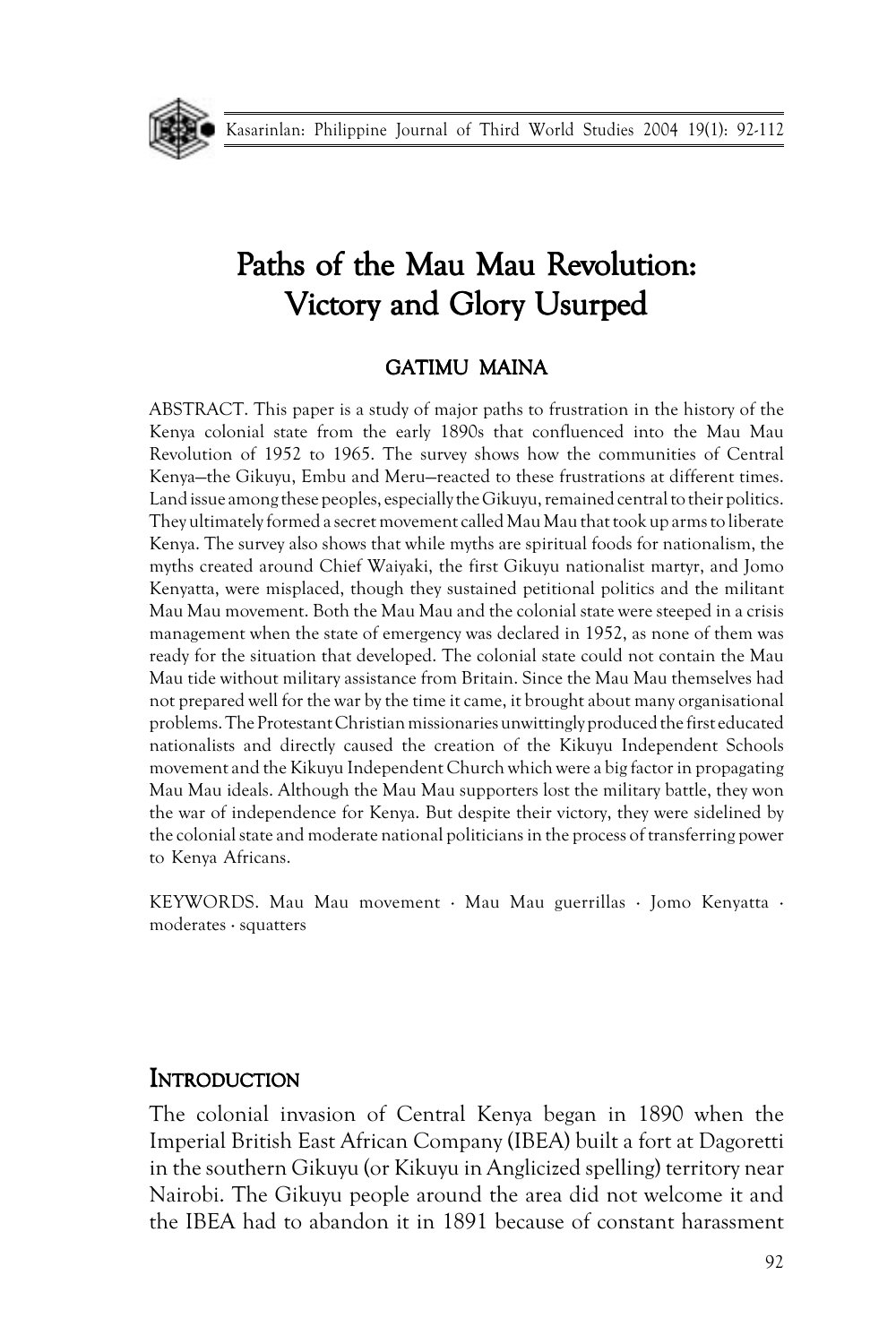(Muriuki 1975, 143). Following closely, also near Nairobi, was the construction of Fort Smith near the homestead of Chief Waiyaki, the first Gikuyu nationalist martyr. However, in 1892 Waiyaki and the head of the garrison at Fort Smith quarrelled, ostensibly over Waiyaki's betrayal of a planned punitive expedition to the Gikuyu of Githunguri. This led to Waiyaki's arrest, detention and death. The lore of his death tells us that he was buried alive upside down by the IBEA officials. This mythical death became a pillar of nationalist lore of the political movements that appeared later: the East Africa Association (EAA) in 1921 to 1923, the Kikuyu Central Association (KCA) in 1924 to 1940, the Kenya African Union (KAU) in 1945 to 1953, and finally the Mau Mau Movement in 1950 to 1965 (Mau Mau refers to the movement itself, the Mau Mau refers to the members of the movement). These movements initially had the biggest support among the Gikuyu, while the Embu and the Meru peoples were heavily drawn into the KAU and Mau Mau.

Historical facts show that the myth around Waiyaki was misplaced as his political role during the process of colonial intrusion was not nationalistic. Prior to the erection of Fort Dagoretti, Waiyaki had entered into a "blood brotherhood" treaty for mutual friendship and protection with Captain Lugard of the IBEA. In 1887 he had accorded explorer Count Teleki a safe passage through his territory. After his arrest, he advised his warriors not to intervene for his release (Muriuki 1975, 149-151).

There is also no known information that the local council of Gikuyu elders ever sanctioned the treaty with Lugard. These facts explain why Gikuyu warriors did not find it a noble mission to rescue him. He also expressed his personal unwillingness to be rescued. This shows that he expected pardon from his captors. All the same, the myth of his heroism persisted because the IBEA portrayed him as a traitor to the brotherhood treaty which won him African sympathy while he was actually a sympathizer of the IBEA.

Rosberg and Nottingham (1966) advise that the departure of Waiyaki from the political scene immediately released more energy for resistance. Fort Smith was immediately "besieged" and general fighting continued until 1896 (Rosberg and Nottingham 1966, 14; Muriuki 1974, 151). Nevertheless, while the resistance continued, some vagaries of nature took their toll. Between 1895 and 1899 there were swarms of locusts and cattle and smallpox epidemics, all culminating in a big famine and deaths of many people and animals (Muriuki 1974, 155).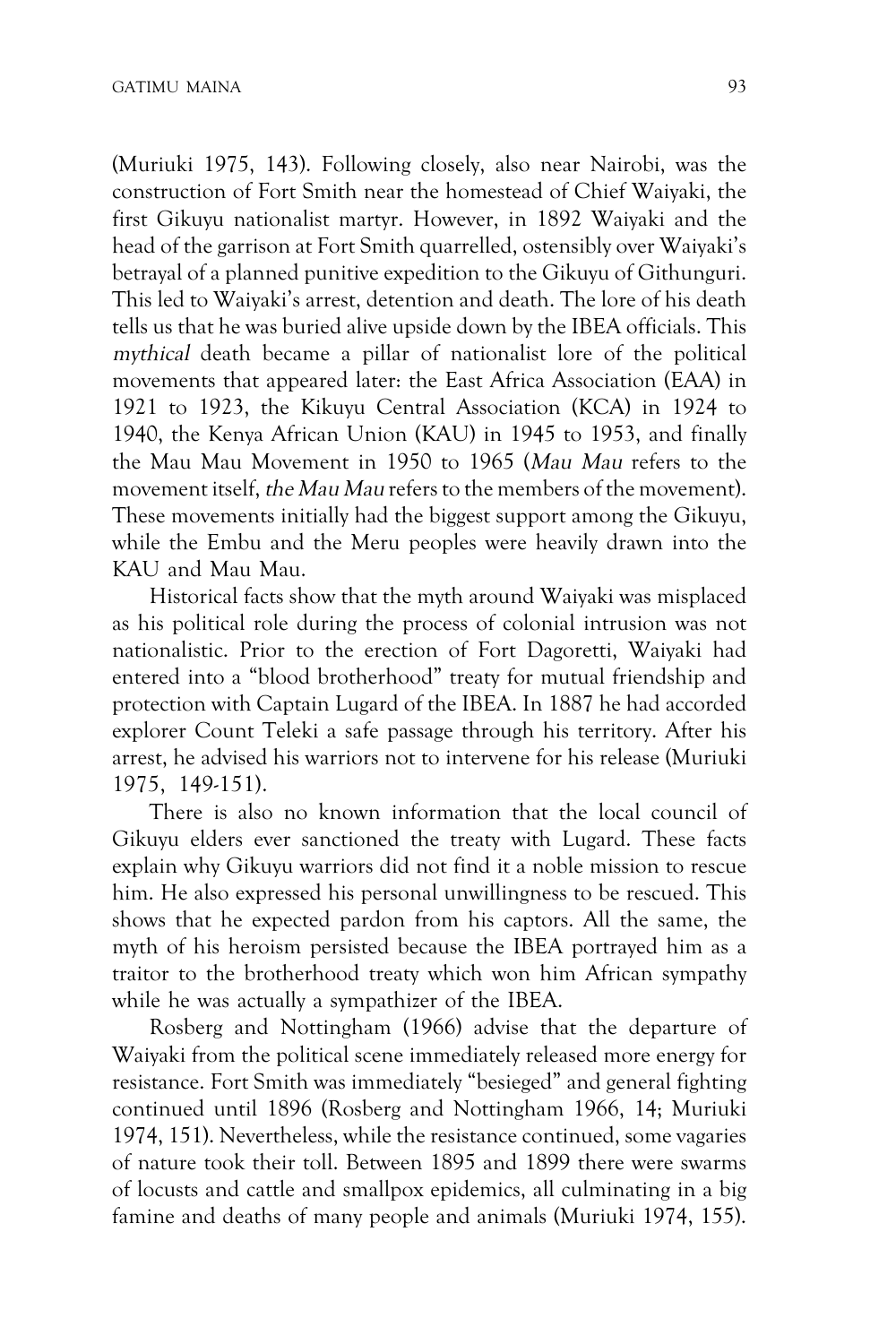These calamities greatly weakened Gikuyu resistance and affected their psychology towards the activities of the colonial intruders. Some warriors who had been hitherto in the resistance army sought employment in Ugandan caravans or in the construction works of the Uganda Railway which was then going through the southern Gikuyu territory. Meanwhile, the British Foreign Office in London sent to Kenya more administrators who intensified punitive military expeditions in the whole Gikuyu territory. Some opportunistic Gikuyus perceived politico-economic opportunities as advantages in this disintegrative situation. They became unbridled collaborators with colonial authorities. Initially, it was Kinyanjui wa Gathirimu near Nairobi, who was followed by Karuri wa Gakure and Wang'ombe wa Ihura in the northern Gikuyu districts of Muranga and Nyeri (Muriuki 1974, 152- 153,158-160). In the game of collaboration, these leaders and their successors were eventually joined by technocrats and Christian converts in the fields of agriculture, education, and health services. These minority people were vertical communicators between the colonial authorities and the African masses. They were fortune hunters in the colonial situation. The state had to support them as they formed that African category that provided the colonial state with a semblance of consent by Africans to be ruled.

Following the disintegrative situation in the Gikuyu territory and the arrival of the Uganda Railway in Nairobi in 1899, it was easier for the colonial authorities to subdue the whole of the Gikuyu and the Embu peoples. However, traditionally, these peoples never had a central government to mobilise the whole nation in the event of a national crisis. Whatever resistance there was, it was a local initiative. Thus the resistance was not nationally coordinated and the Gikuyu and the Embu territories were subdued piecemeal by 1902 and 1906, respectively. There were no surrender terms and as Rosberg and Nottingham have observed:

… the tribe as a whole avoided the overall, crushing disasters inflicted in other parts of Africa on people who either were smaller in number or whose social and political organization permitted substantial tribal mobilization against the intruder. The absence of any decisive early confrontation between the Kikuyu and the British meant that...there was no symbolic moment of surrender to the new authority…the resilient Kikuyu seldom behaved with timidity, apathy, or obsequiousness that might be displayed by more decisively conquered people. (15-16).

The same situation applied to the Embu and the Meru.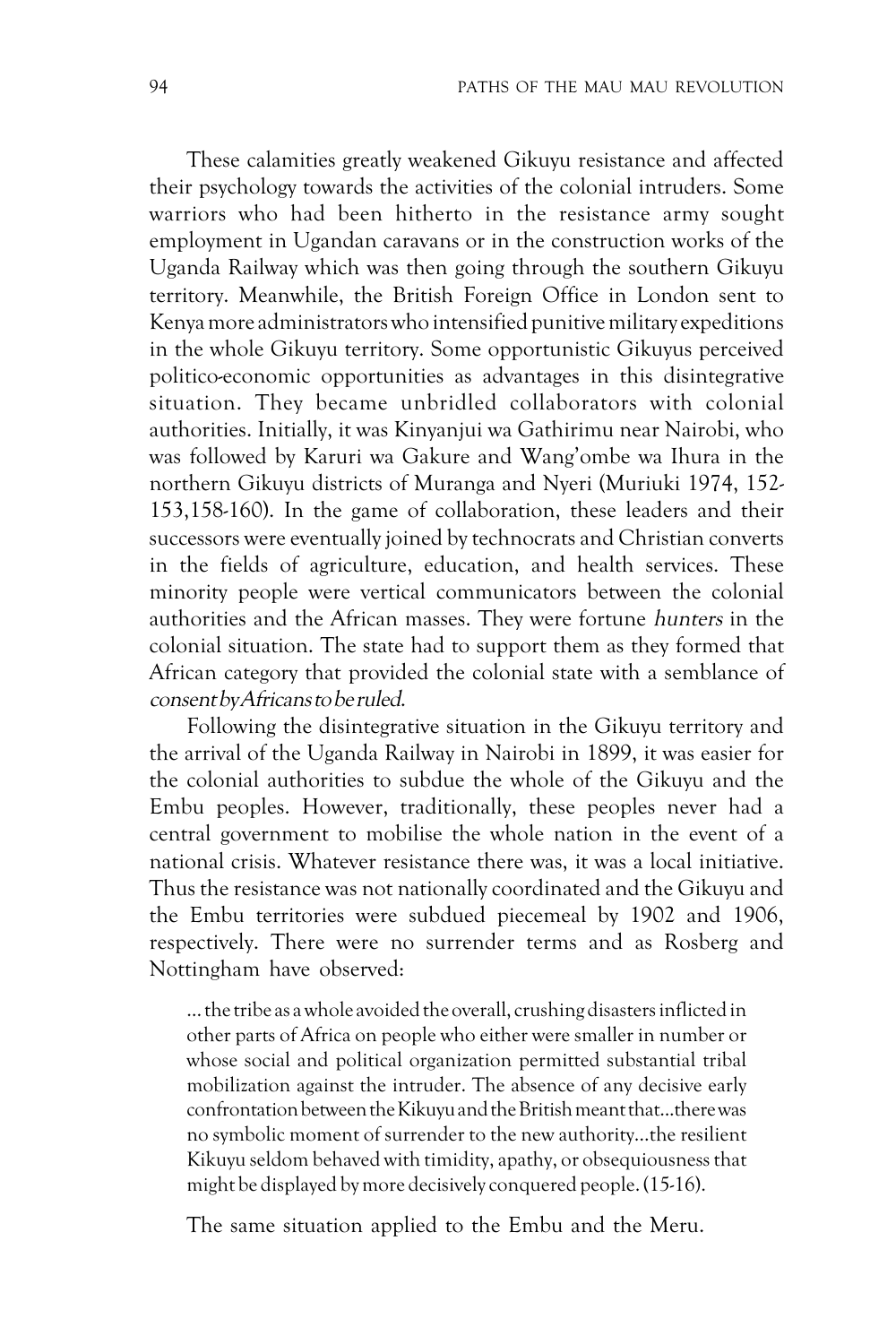## LAND ALIENATION AND SQUATTER PROBLEMS, 1903-1952

The calamities of the 1890s and the punitive expeditions that followed closely rendered the lands to the north of Nairobi sparsely populated as most owners had retreated to Murang'a and Nyeri districts to seek mutual consolation among their relatives. Thus, when the colonial government started settling white settlers on these lands in 1903, it argued that the lands had been empty. To realise the dream of creating a white man's country in Kenya, the government sent for more white settlers from South Africa. Others came from New Zealand, Australia and England (Rosberg and Nottingham 1966, 19). By 1906 it was not only the lands to the north of Nairobi that were alienated for the white settlers but also lands far afield in the Rift Valley. Some of the southern Gikuyus who lost their land went into the Maasai territory to seek for better opportunities. Yet others remained on the alienated lands to become squatters while others went to the Rift Valley and became squatters or indentured labourers. The Gikuyu people did not take lightly the loss of their lands to the white settlers. This was so because before the 1890s calamities they were expanding southwards into the Maasai territory because of population pressure in their traditional territory. Now the establishment of Nairobi as the seat of the government in late 1890s and the construction of the Uganda Railway on the southern edge of their territory completely blocked their expansion.

For the alienated lands to be satisfactorily developed, additional African labour was required. However, around this time Africans had not been effectively drawn into the money economy. To make them work, the government introduced hut and poll taxes payable in cash. Nominated African chiefs were required to use force to recruit labour for the settlers. This caused a lot of bitterness and further disintegration in the African society. A revealing statement attributed to Lord Delamere, the leader of the white settler community, regarding African labour reads:

We consider that taxation is the only possible method of compelling the native to leave his reserve for the purpose of seeking employment…To raise the rate of wages would not increase but diminish the supply of labour. A rise in wages would enable hut and poll tax of a family, or sub-tribe to be earned by fewer external workers. (quoted in Bogonko 1980, 3)

Taxation therefore became a weapon for forcing more Africans to work for the white settlers. Over the years, this process built up a lowly paid and dissatisfied labour force on the white settlers' farms. In the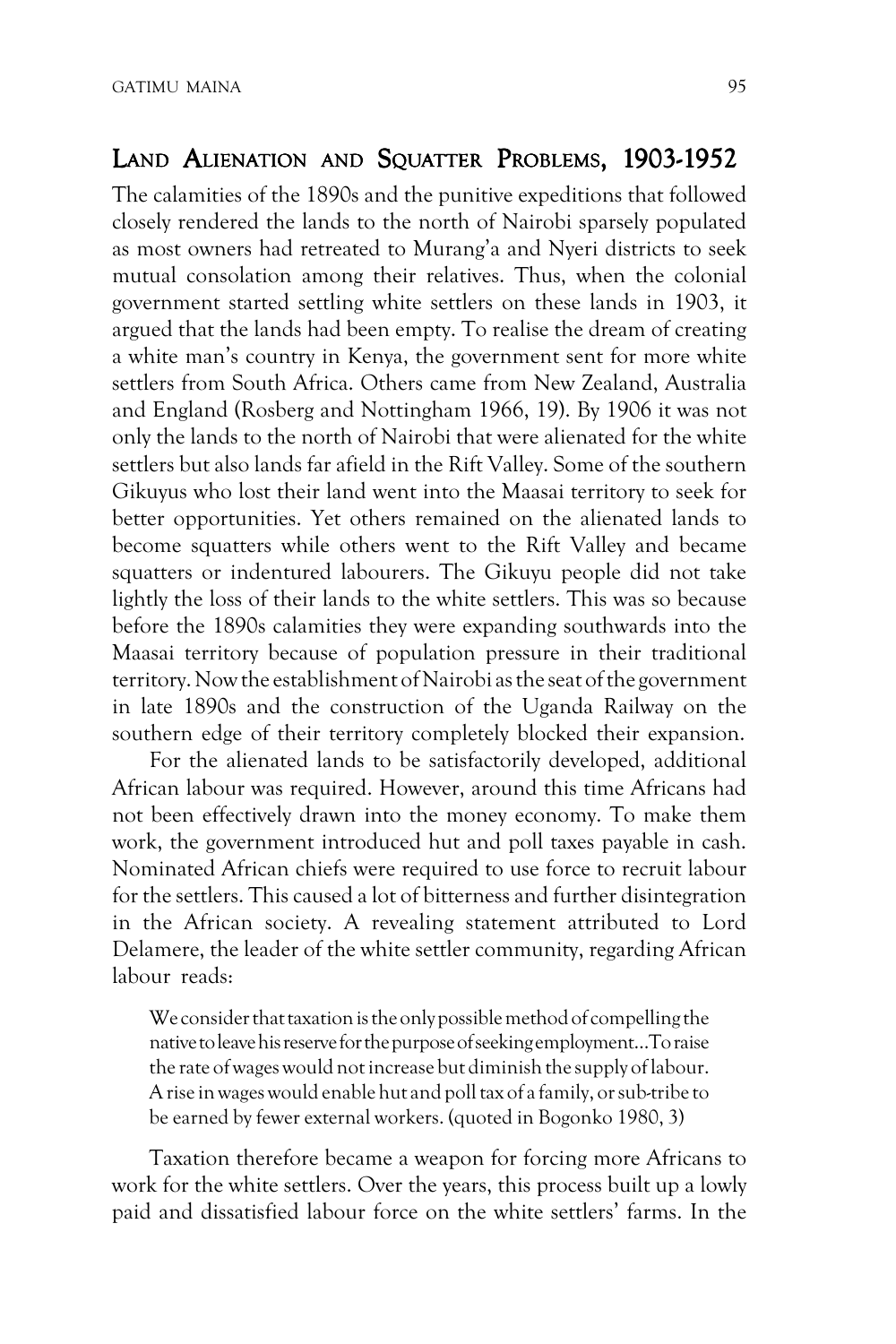meantime, the colonial government saw the dispossessed elements that had ran into the Maasai territory as a source of bad influence on the Maasai people. They were evicted from the Maasai territory in the late 1930s and settled at the Olenguruone settlement scheme in Nakuru District. According to Kanogo (1987), the settlers of Olenguruone were in due course joined by the squatters who had been evicted from white settlers' farms for refusing to attest to the native resident labour ordinances, especially the one of 1937, which greatly curtailed their cultivation and grazing rights on idle white settlers' farms (Kanogo 1987, 97,105). These two groups were a rarefied lot of hardened and combative Gikuyu settlers. Both of these groups believed that the plots they were occupying in the Olenguruone scheme were rightfully theirs and were a compensation for loss of their traditional lands. They reminded the government that the 1932-1933 Kenya Land Commission had "recommended that some lands be made available to them" (the Gikuyu) as they were overcrowded in their native reserves (Kanogo 1987, 105). They argued that it was not the wish of those who had initially settled in the Maasai territory to be in Maasai land from where they had now been removed. They went there because of dispossession of their traditional lands. Again it was not their wish to leave the Maasai territory where they had been settled for more than thirty years and had been leading an independent economic life. Those who had been evicted from the white settlers' farms argued that they had no land in the traditional Gikuyu territory.

Both groups argued that they had the right to own freeholds of land anywhere. Therefore, they objected to the soil conservation conditions and other regulations imposed on the scheme and demanded security of tenure for their plots. To show solidarity in their stand, they resorted to taking an oath of solidarity in the early 1940s as a way out to protect their "newly acquired plots" and themselves. Passive resistance became more and more overt and the Olenguruone settlers moved to the High Court to enforce their rights but with no success. As the conflict escalated, some 11,800 resistant settlers were eventually evicted between 1949 and 1950 to the semi-arid Yatta scheme. Some of those who refused to go to Yatta went back to the already overcrowded southern Gikuyu reserves where they had no land or other means of livelihood. They became a burden to the reserves (Rosberg and Nottingham 1966, 256-258). A few others went into the urban areas and government forests in Nakuru District to become illegal squatters or to hide there.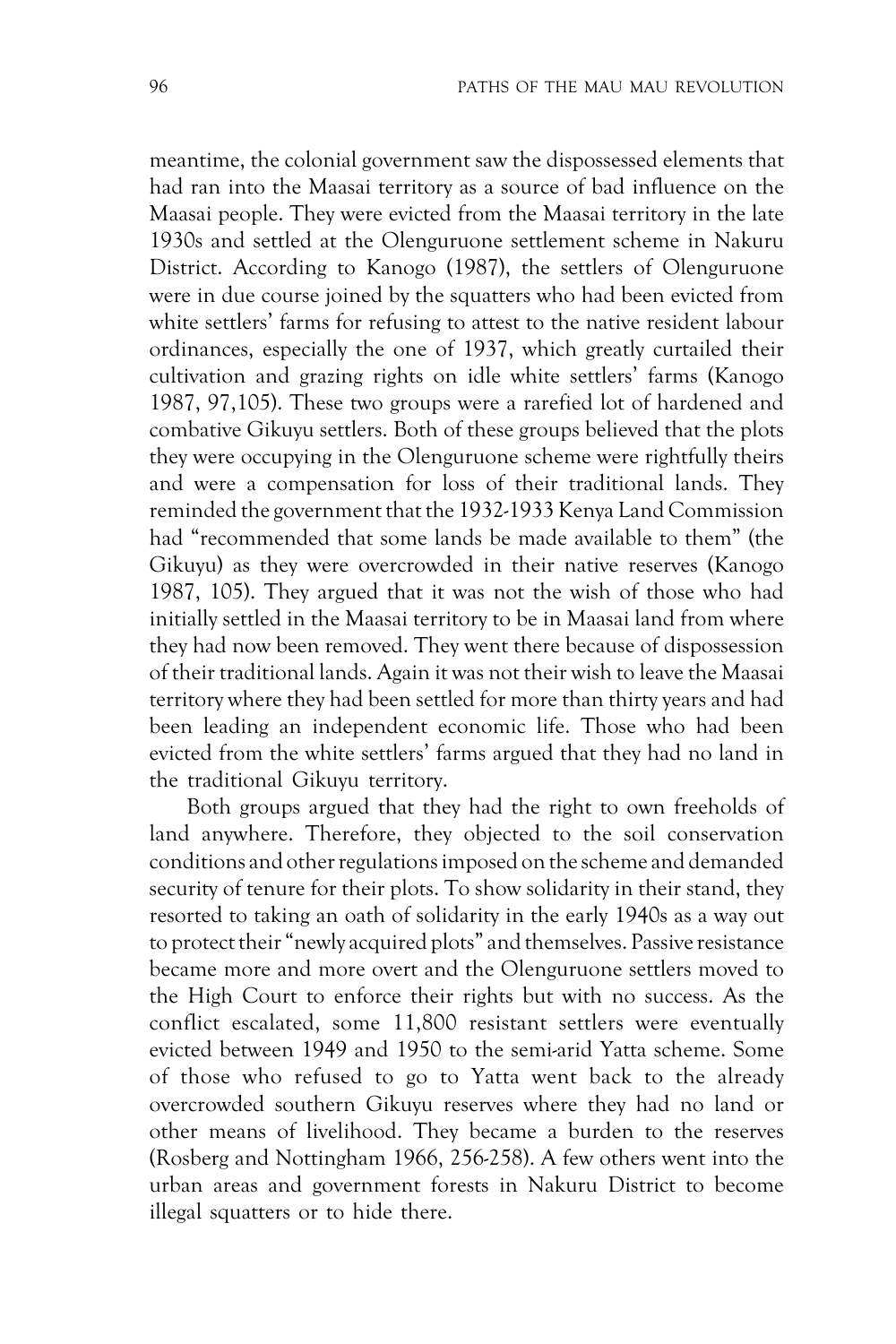The Olenguruone affair had a central role in nationalist politics and the development of the Mau Mau movement. Psychologically, the Olenguruone settlers won because they resisted the colonial government to the end. While they lost materially, they made a statement to the colonial state that the Gikuyu had not lost sight of their rights to land. This inspired the Gikuyu squatters on white settlers' farms, the peasants in Central Kenya and the politicians in Nairobi, and showed them how to create solidarity.

### THE IMPACT OF CHRISTIAN EDUCATION AND CULTURAL CONFLICT, 1898-1931

It is difficult to divorce Christian proselytisation from the colonial and liberation processes in Kenya. The first Christian mission was started in Gikuyuland in 1898 at Kikuyu by the Protestant Church of Scotland Mission. Other areas of Gikuyu, Embu and Meru territories were eventually dotted with different Christian missions. The process of proselytisation required that African neophytes be a little literate to read the Bible. Therefore, these missionary stations provided rudimentary literacy facilities. This literacy gave the Christian converts "the possibility of great power" in socio-politico-economic matters in the future (Rosberg and Nottingham 1966, 17). This power was a revolution by itself because it rewarded some pariahs of the society. Those who were recruited by the missionaries into their new institutions were orphans, ex-slaves, and sometimes, disobedient children. Adventurous and curious characters like Johnstone Kamau (later Jomo Kenyatta) who sought security in the exotic institutions were not also lacking. This new breed of Africans was purposely moulded to become the purveyors of the new faith and the white man's civilisation. But little did the missionaries realise that the Christian missions were breeding the first crop of outstanding literate African nationalists. The most outstanding Gikuyu nationalist prime movers like Harry Thuku, James Beauttah, Joseph Kang'ethe and Jomo Kenyatta attended protestant missionary schools. These nationalists were a category that spiritually dissociated itself from missionary and colonial ideologies, yet retained some Western values.

Instinctively, these elites felt that loyalty to the colonial ideology was an impediment to their goals. They felt that they should be the intermediaries between the Africans and imperial London. It was against this background that Thuku launched the EAA in 1921 to fight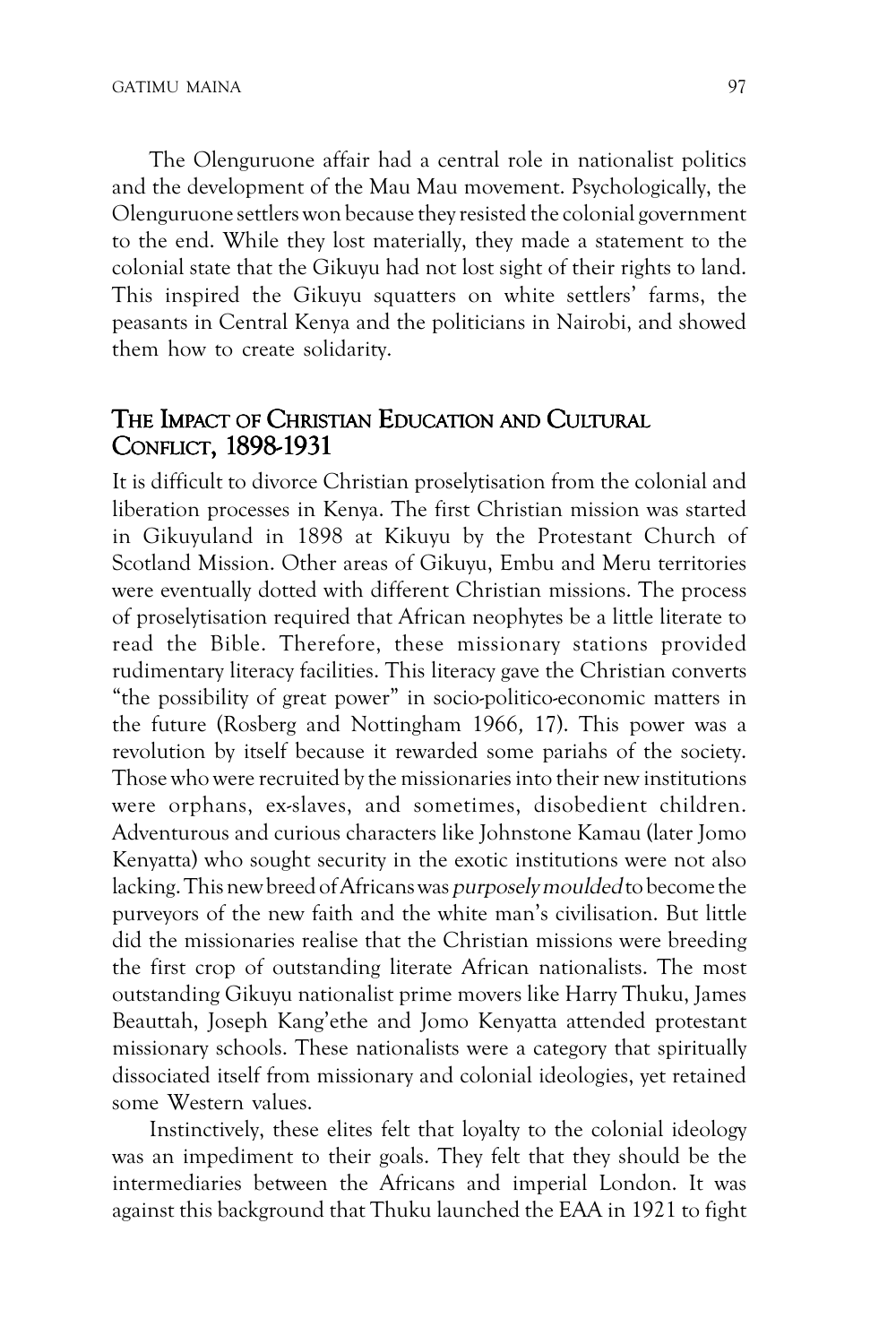for African rights. The party's manifesto was mainly against forced labour in public works and for white settlers in the White Highlands, the carrying of identification papers in a metallic container like a dog collar, hut and poll taxes which were not used for African welfare, better working conditions for Africans, and further alienation of African lands. The EAA further demanded issuance of land titles to African landholders in the reserves as a mark of security of land tenure.

The proselytisation process, particularly at the protestant missions, unreservedly depreciated African culture and encouraged total embracement of Christian and Western values. To the dissociatives this was tantamount to losing negritude (African personality). When the missions demanded in 1929 that all their adherents and employees sign kirore (agreement, attestation) with the missions to the effect that they would not have their daughters circumcised (clitoridectomy) or join the KCA, drink liqueur, take part in traditional dances, pour out libations to the ancestral spirits, among other things, some were revolted by the requirements. They refused to sign *kirore* and broke away from the missions to form the Kikuyu Karing'a Education Association, the Kikuyu Independent Schools Association and the Kikuyu Independent Church, which were independent of government and missionary management. Enculturation was the aim of the independent churches, for Christianity to reflect some good African values, as not everything touted as Christian was truly Christian. The schools taught nationalism, which was later supportive of the Mau Mau revolution. The education associations in 1938 founded the Kenya Teachers' College at Githunguri near Nairobi. The college became a Mecca of Kenyan nationalism and African pride.

Dr. John Arthur of the Church of Scotland Mission at Kikuyu spearheaded the kirore movement of the protestant missions. The Catholic Church was disinterested in the matter and discreetly kept out of it. The Gikuyu, Embu and Meru peoples felt that Dr. Arthur was amending the Bible and that Christ could also wear African culture. In addition to founding the independent church and the schools, they composed a cultural anthem called Muthirigu. The song-dance typically ridiculed those who had signed kirore, irigu (uncircumcised girls; singular *Kirigu*), the missionary stations, or anything that was not culturally right or nationalistic. The land issue was also very visible in the anthem. By 1931, the dance had spread like a bush fire and turned out to be very much anticolonial in nature.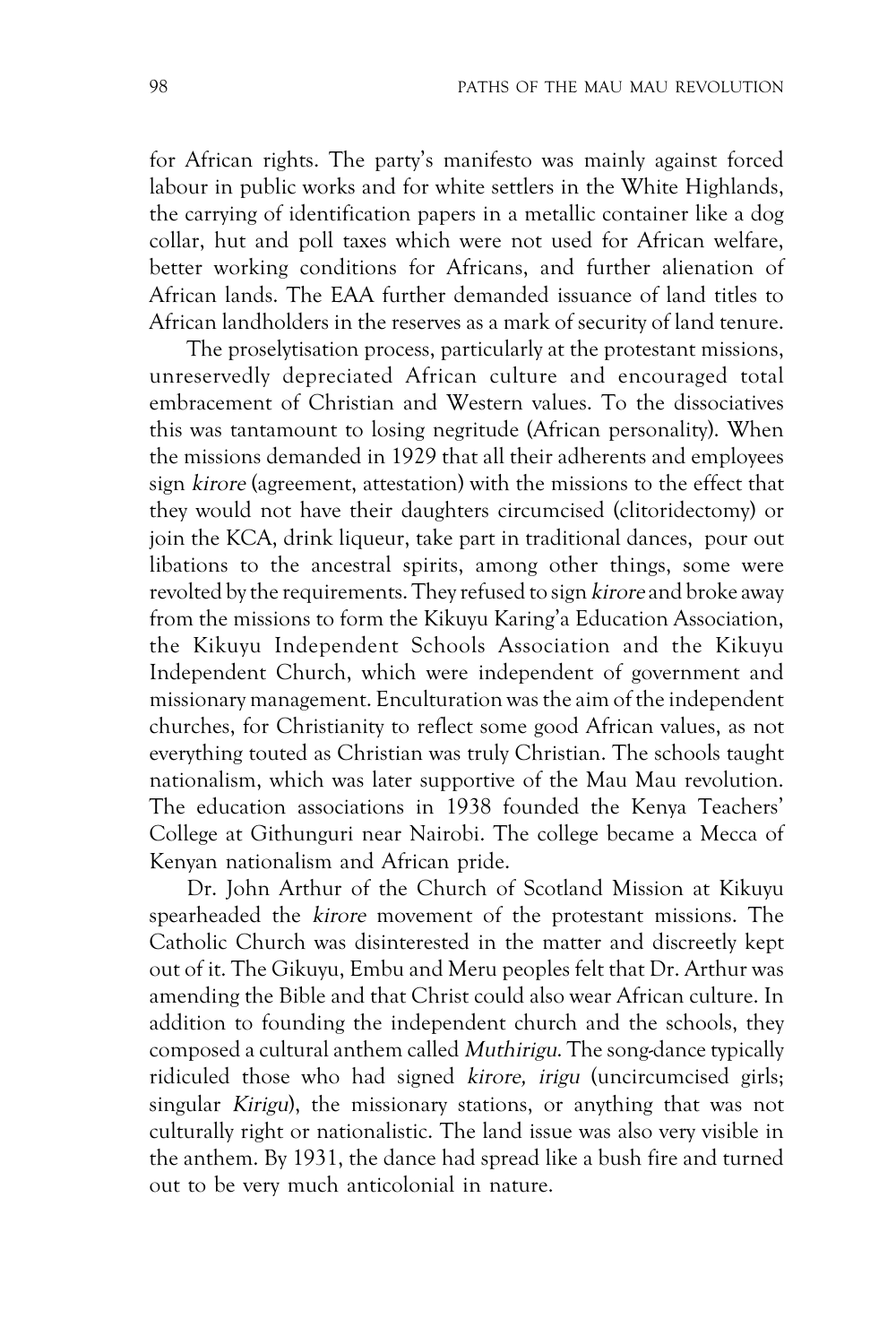Meanwhile, in 1929 the government had felt embarrassed by the circumcision crisis because Dr. Arthur was in the governor's executive council representing African interests. He was made to resign from his position in the council.

Clitoridectomy took centre stage in cultural nationalism because of the importance of circumcision in the cultures of the central Kenya peoples. Circumcision is a rite of passage and one does not become a full citizen of the society unless one is circumcised. An uncircumcised girl was not considered capable of giving birth, let alone being a mother of one's children. Circumcision was not restricted to physical surgery. It was accompanied with intense counseling about personal, familial, and societal responsibilities, interpersonal relationships, morality, ethics, and communal law. Blocking circumcision for women was tantamount to blocking self-procreation for the entire population.

#### NAIROBI: THE BASTION OF NATIONALIST POLITICS

The founding of Nairobi as headquarters of the colonial state goes back to 1896. Its importance in nationalist politics lay in its endowment with modern communication technology and an African population that was concentrated, enlightened and had a variety of grievances. It was against this background that civil servant Harry Thuku launched the EAA in Nairobi. To the colonial state, the EAA was radical and dangerous. Thuku was arrested and detained in March 1922. The strike that followed Thuku's arrest in Nairobi turned violent and some Africans were shot dead. The EAA was banned in 1923. The banning of the EAA was followed by the launching of the KCA in 1924. While the KCA filled the vacuum left by the EAA, it concentrated mainly on Gikuyu land and their cultural and educational grievances. The party, like the EAA, sent a few memoranda and deputations to the Kenya colonial governors in Nairobi but without success. The intransigence of the colonial state prompted the KCA to dispatch the young Jomo Kenyatta to London in 1928 and 1931 to personally petition the Colonial Office. Kenyatta stayed in London for fifteen years from 1931 and by the time he came back to Kenya in 1946, he had no concessions to show. The KCA was moderate, but it made one more important demand: African representatives in the Legislative Council (Maxon 1980, 100).

While KCA members felt frustrated, they did not adopt a radical stance. This moderation may be explained by the 1922 arrests,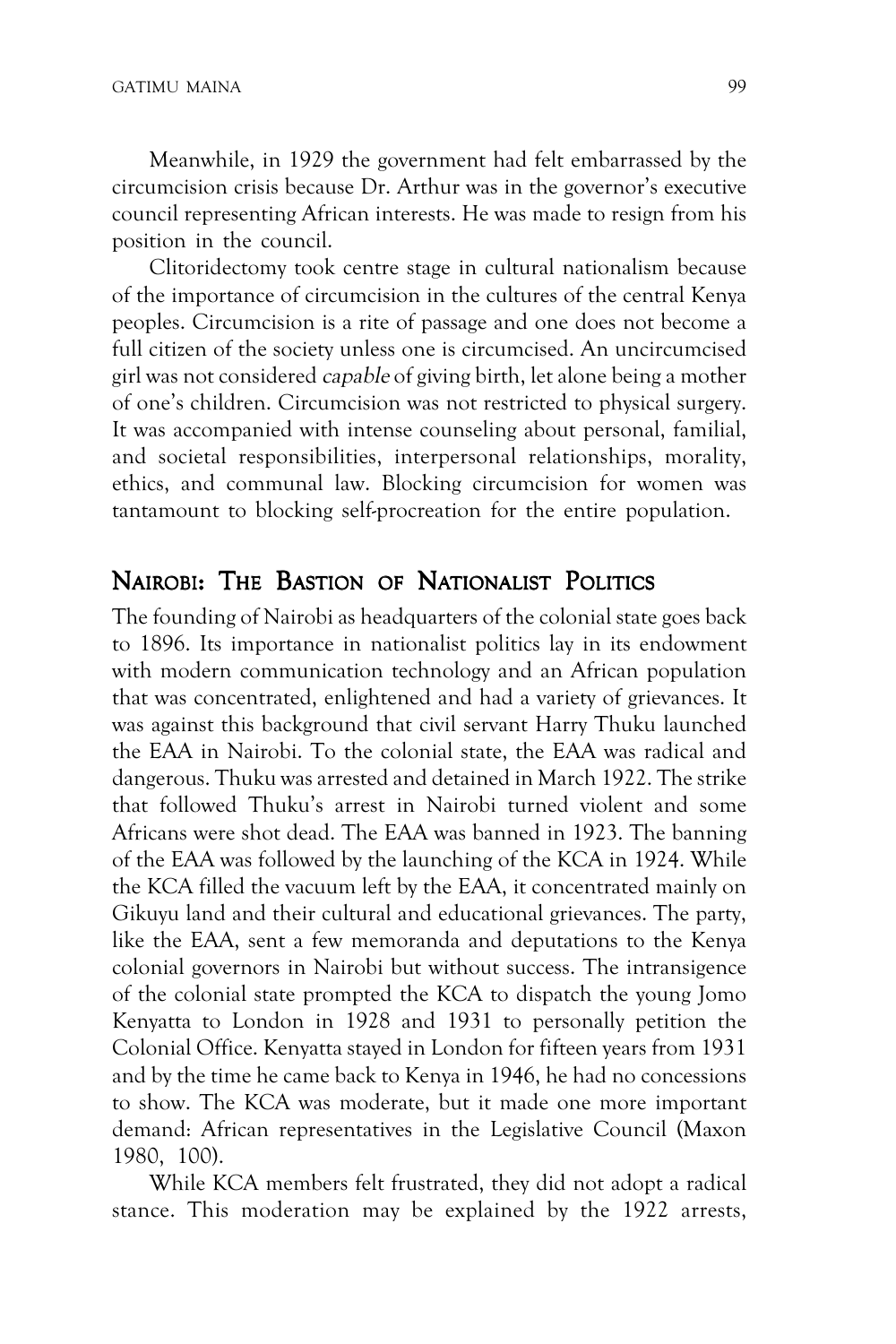detention, violence, and the trauma experienced by EAA sympathizers. They remained constitutionalist until they were banned in 1940. However, after the ban, they went underground and mobilised secretly until 1946 when they reluctantly joined the KAU.

In addition to the introduction of oathing into political management to create loyalty among its members, the KCA published a Gikuyu monthly journal called Muiguithania (The Reconciler) in 1928 (Rosberg and Nottingham 1966, 100-102). Besides being the base of African colonial politics, the other important political KCA constituency that developed in Nairobi over the years was a militant labour movement. The movement nurtured very radical KAU leaders like Bildad Kaggia and Fred Kubai, who eventually became Mau Mau managers.

# JOMO KENYATTA AND COLONIAL POLITICS, 1928-1963

There is no single Kenyan who influenced Kenya's colonial politics more than Jomo Kenyatta. Here is a very apt and poetic description of the status of the man during the colonial era:

 He summed up their [Gikuyu's] hopes and gave new life and confidence to the struggle. His absence abroad had enabled him to avoid the strains of factionalism of Kikuyu politics. To the old he was not too young, to the young he was not too old; to the illiterate he was not too educated, to the educated, he was nobody's fool. He had the knowledge of the British political system possessed by few Africans. He had written a book, which cried out its faith in the dignity of his people and their way of life. His passage back… brought him to a land where he was all things to all men. His political problem was how to maintain this in a situation where the prospects for African political development were hardly possible (Rosberg and Nottingham 1966, 216).

Kenyatta was a man of fate. As a young orphan, he got a free missionary education. In quick succession he got a job with the Nairobi Municipal Council when he was invited by the KCA to join as its secretary general, editor of the Muiguithania in 1928, and sent to England the same year to present KCA's grievances. However, after going to Britain again in 1931, Kenyatta never came back to Kenya until 1946. In the interim, he studied at Moscow University and the London School of Economics; published KCA grievances in the British press; published Gikuyu cultural testament, Facing Mt. Kenya in 1938; and helped to organise the Pan-African Congress at Manchester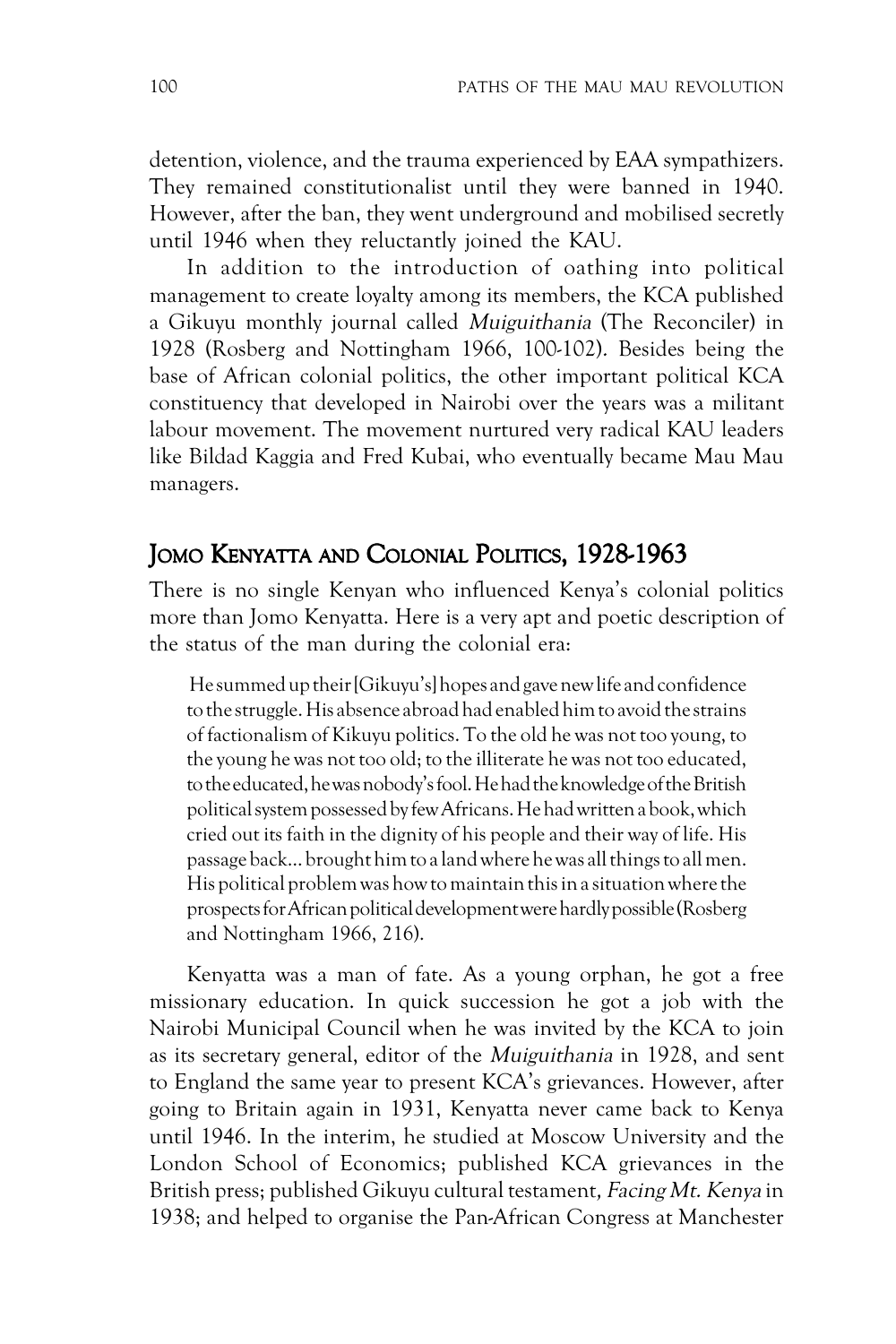in 1945. His long stay in Britain and of course his exposure, created a myth around him in his people's minds. After his return to Kenya in 1946, he was again invited to lead the KAU. He was to lead the KAU again in 1961 after his release from detention. He led the party and Kenya to independence in 1963. Kenyatta never created any political party but was always invited to lead organisations created by others. He fitted well in leadership positions because of his charisma.

Kenyatta's KAU had massive support among the Gikuyu, the Embu and the Meru peoples of Central Kenya and the lumpenproletariat of Nairobi. Unlike the KCA, the party allowed young people to hold offices. Some of these young people had been to the Second World War, which had given them exposure. They had been to Burma, India, Middle East, Ethiopia and England in the campaign against the Axis powers. India was a big revelation at this particular time because it was struggling for independence. In 1949, these young men started feeling that nothing much could be achieved through constitutionalism. Therefore, they started hatching plans to take over secretly KAU's leadership. The major leaders of the radical wing of the party were Bildad Kaggia, Paul Ngei, Fred Kubai and Eliud Mutonyi. By 1950, this group understood political undercurrents in the country following the eviction of squatters from white settler's farms, the Olengurone settlers's plight and the general labour unrest in 1947, 1949 and 1950 in Mombasa and Nairobi, respectively (Zeleza 1989, 166). They sought to radicalise the approach to politics by secretly creating solidarity among those who had no faith in petitional politics. Therefore, in 1950 they started administering "the oath of unity" secretly to some KAU members which according to Kaggia resulted in "solidarity and closeness of all members, which was not evident in KAU. After the oath, every single member took it upon himself to recruit others while in KAU members relied on party officers to do the work of recruiting" (1975, 107–108). It was around this time the Embu and the Meru were heavily drawn into Mau Mau activities.

By 1951 the radicals had entrenched themselves unofficially beneath the KAU leadership. This enhanced the pace of taking oath in Nairobi and the outlying Gikuyu districts. Kenyatta and the KAU now started feeling isolated, and coincidentally in 1951, the colonial government asked Kenyatta to condemn the act conducted by a "secret society called Mau Mau." Kenyatta did the condemnation, but in late 1952 the Mau Mau Central Committee did not take it well and advised him to cancel any subsequent meetings meant for the purpose.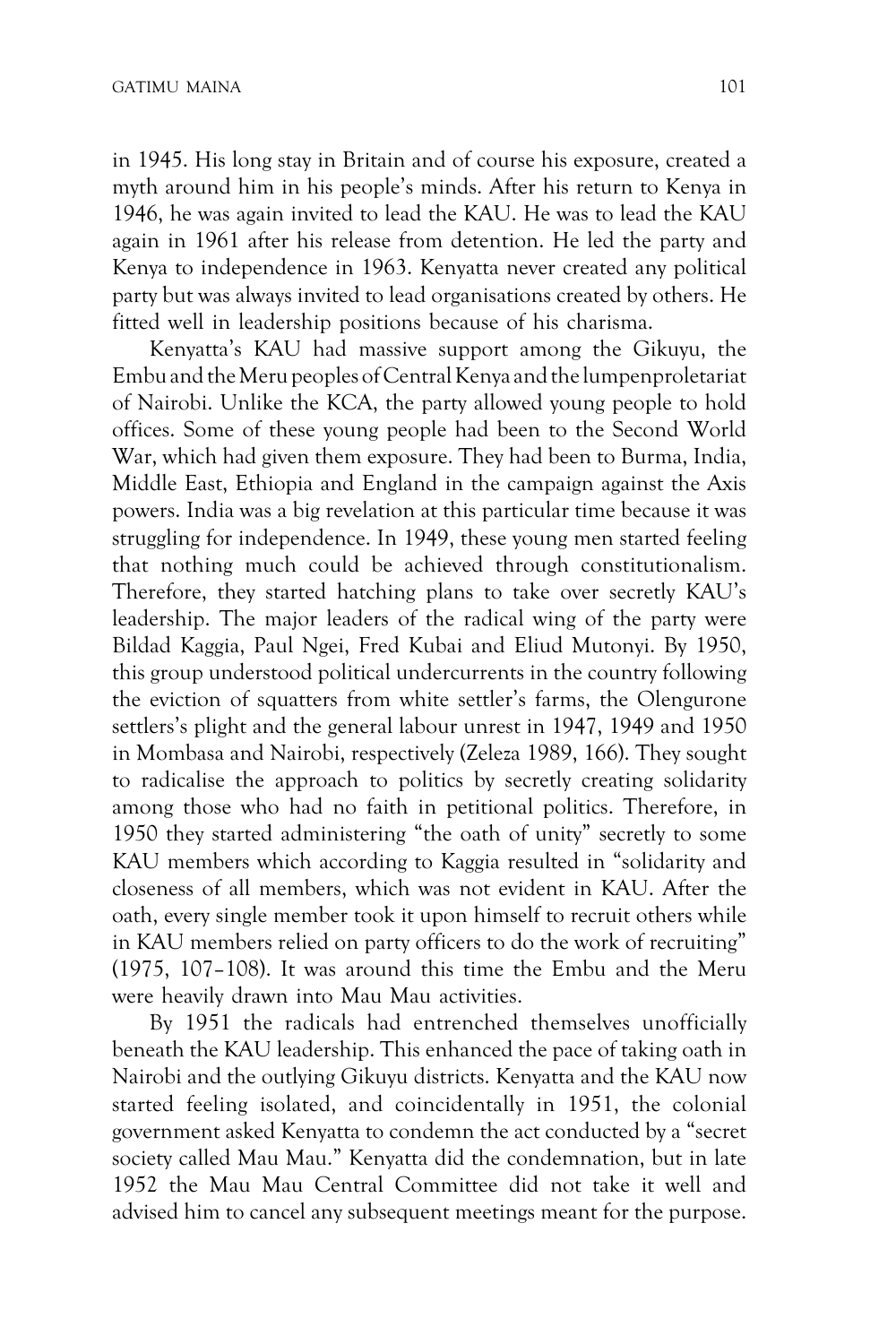This was the first time Kenyatta came face to face with the Mau Mau Central Committee members (Kaggia 1975, 113-114). At the same time, the colonial authorities doubted Kenyatta's sincerity in the condemnation. Meanwhile, sporadic violence started occurring and it was blamed on the Mau Mau. This volatile security situation drove the colonial governor to declare a state of emergency on October 20, 1952. Kenyatta and other prominent leaders of the KAU like Kaggia, Ochieng Oneko, Kun'gu Karumba and Kubai were arrested for allegedly "managing" the Mau Mau society.

All along Kenatta had been a moderate constitutionalist. He understood the suffering that violence would cause to the people and possibly delay independence for many years (Kenyatta 1968, 42). But his absence from Kenya for fifteen years could not have brought him to terms with the depth of the people's frustrations. This was one of the causes of the difference in approach between the KAU radicals and himself. The people had reached the end of the tether and had nothing more to lose by being violent. However, like Waiyaki's, Kenyatta's constitutional political activities were criminalised in the process of looking for a scapegoat for the volatile security situation in Kenya. He was imprisoned and detained from 1953 to 1961. By imprisoning him, the colonial authorities made him a martyr. The best authority to prove that Kenyatta was not connected with the management of the militant Mau Mau Movement is Rawson Macharia (1991, 9) the chief prosecution witness at Kenyatta's trial, who said: "I shall regret, throughout my life, my appearance as chief witness against Mzee Jomo Kenyatta at that notorious Kapenguria Trial. [But] still, I feel much relieved to have the chance, at least, to confess my fatal guilt conscience while some of those I betrayed are still alive."

#### THE MEANING OF MAU MAU

Unlike many liberation movements whose names reflect the ideology of the movement, Kenya's liberation movement did not initially have such a known name. Magrougi ole Kedogoya was charged in 1950 before a magistrate at Naivasha for allegedly having attempted to recruit his supervisor into "a secret society" with intent to overthrow the legal colonial government of Kenya. When questioned, the man told the magistrate in the Gikuyu language that:

"Ndingikwira maundu mau mau nderirwo ndikoige ni kiama. Ni hitho iitu. Ningi we wi thu iitu. Ni inyui mwatutunyire bururi na hinya; mugitutua ngombo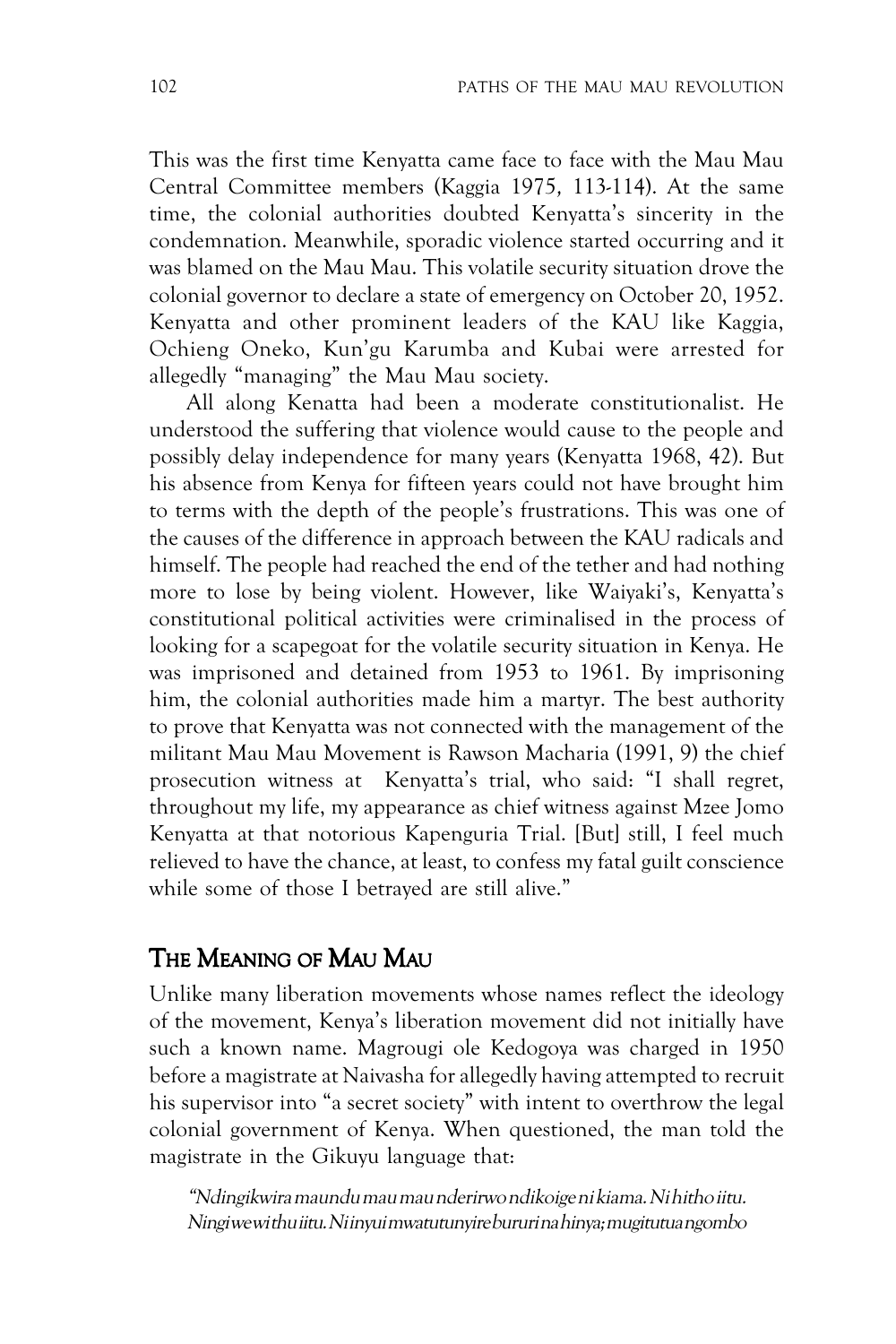cianyu…Bururi uyu ni witu, twatigiirwo ni Aagu na Aagu.Tutiakaurekia". (I cannot tell you those, those things I was told not to tell you by the movement. It is our secret. Besides, you are our enemy. You [white people] took our land by force and made us your slaves… This is our country; we inherited it from our ancestors. We shall never abandon it.) (Quoted in Kinyatti 1992, xiii-xiv)

The English colonial press could not grasp the statement and out of confusion seized upon the words mau mau (those those) to characterise the secret movement (Kinyatti 1992, xiv). Because of the wide coverage of the local and international press, the world came to know "Mau Mau" as the name of the secret movement. However, according to Kaggia the movement had been using the *Kiswahili* language word muhimu (important) as a password for the movement and its activities (Kaggia 1975, 115). However, after muhimu declared an open war on the British colonial government, the combat forces referred to themselves as the Kenya Land and Freedom Army (KLFA). In October 1953, when Field Marshal Dedan Kimathi, the supremo of the guerrillas, published the ideological position of the liberation movement, he introduces the name of the movement name by stating that:

We reject being called [Mau Mau or] terrorists for demanding our people's rights. [It is derogatory]. We are the Kenya Land [and] Freedom Army. (Kinyatti 1986, 16)

Thus, Kenya Land and Freedom Army became the name of the liberation forces by which Kimathi referred to the whole Mau Mau movement, passive and combat wings. However, the derogative word Mau Mau remained the popular name of the movement because of the British propaganda machinery. Further, this propaganda machinery depicted the movement as a primitive, chauvinistic and anti-white tribal cult of the Gikuyu, Embu and Meru peoples. Some of these tags came about because of western interpretation of the Mau Mau oaths and their symbols. There were three major oaths. The oath of unity was the first oath taken by all Mau Mau initiates. The oath inducted new members into the Mau Mau society and emphasised unity and solidarity of the members. The second oath, the batuni oath (platoon, warrior) was administered to those who were going to take up arms against the colonial state. It emphasised consecration of one's life to the cause of liberating Kenya and redeeming the alienated lands. The third oath, the leaders' oath, was administered to the leaders of the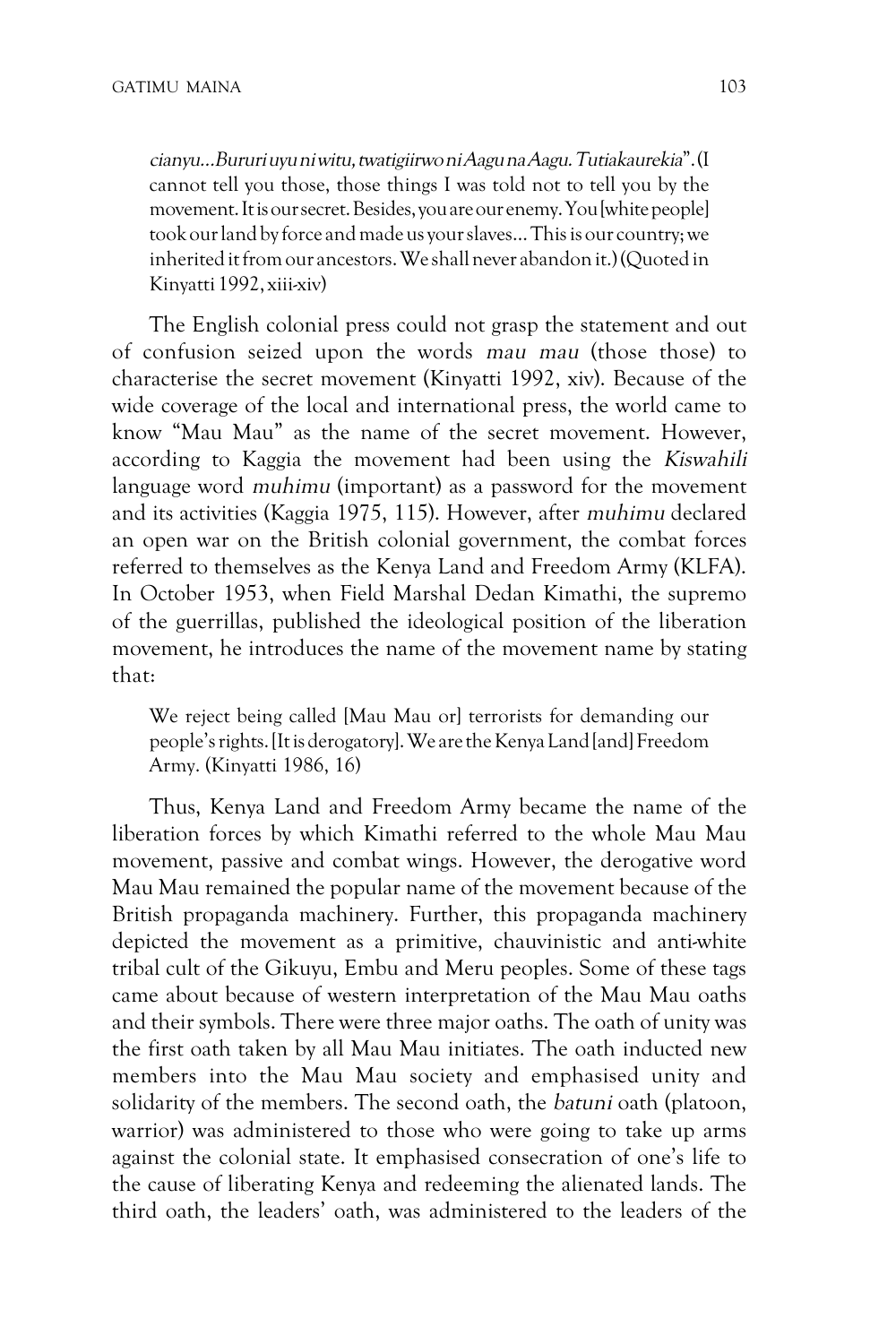movement of all levels. The oaths emphasised loyalty to the struggle and the people in it. It stressed secrecy and courage. The oaths were a stronger bond than commands from the leaders. Counseling was undertaken when the oath was administered. Code of conduct was also issued (Gikoyo 1979, 33-34; Wachanga 1975, 34-39; Kinyatti 1986, 137-138).

Besides Kimathi, the other important leaders of the KLFA were Field Marshal Macaria Kimemia, General Stanley Mathenge and Field Marshal Muthoni Kirima (a woman). These leaders operated from the Aberdare Forests. Outstanding leaders in Mt. Kenya forests were Generals Itote China, Kassim Njogu, Kimotho Tanganyika, Kubukubu, Gititi Kariba, Field Marshal Musa Mwariama and Bamuingi. General Kimbo Mutuku operated in the European settled areas of the Rift Valley. General Kago Mboko operated in the reserves. General Enock Mwangi commanded the urban guerrillas.

#### THE BATTLE LINES ARE DRAWN

By being intransigent right from the 1920s, when the Africans started showing political consciousness until 1952, the colonial government had chartered paths for a revolution from five constituencies. Revolutionaries would come from the squatters and the Olenguruone settlers, the lumpenproletariat of Nairobi and other smaller urban areas like Nakuru, the radical political wing allied to the KAU, peasants in the Central Kenya reserves, and to a lesser degree, the petty bourgeoisie who felt deprived of opportunities for self-improvement. Additionally, the declaration of emergency, the occupation, and closer administration of the reserves by the colonial armies and the administrators from 1952 onwards created a lot of tension.

Masses of young men and women who could not stand this occupation escaped into the forests to join the nuclei of guerrilla forces that were already there. The rapid build-up of the guerrillas became a big strain on the resources available to the forest fighters. On the other hand, this build-up became a very big challenge to the colonial authorities in Nairobi who had to call for reinforcements from Britain. According to Basil Davidson, Britain and the Kenya colonial authorities marshalled 50,000 troops for the Mau Mau War (1987, 263). These troops were well armed with bomber airplanes, tanks, personnel carriers and other sophisticated weapons (Kinyatti 1992, 127). The mobilisation of such strong forces by London and Nairobi proves how the colonial state viewed the gravity of the Mau Mau liberation effort.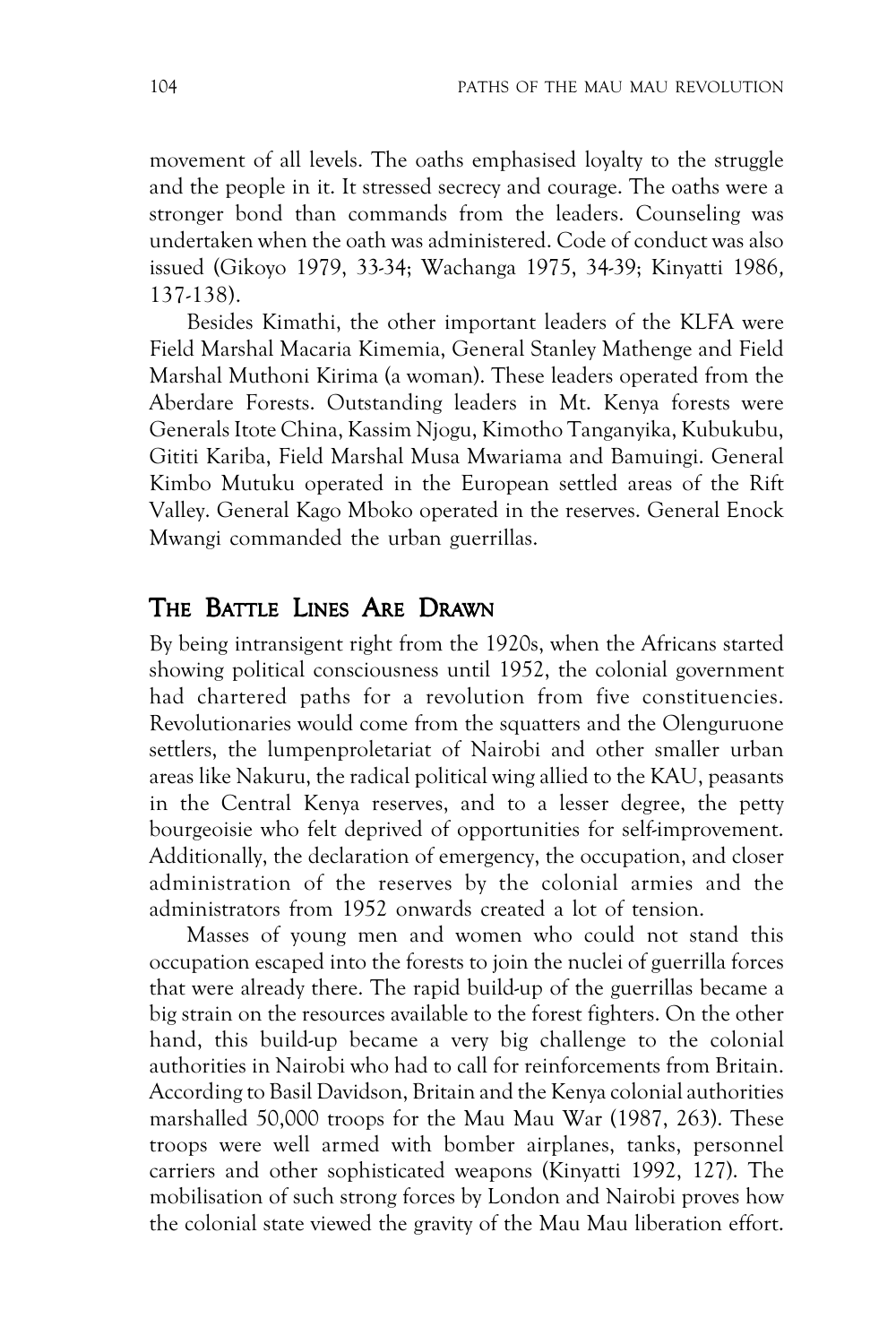General H. K. Wachanga who took part in the forest combats and was also a field secretary of the KLFA, tells us that the guerrilla armies comprised more than 51,000 cadres (1975, 182-187). They were armed with rifles, shotguns, homemade guns, and grenades and crude traditional weapons of all kinds. While they were poorly armed, they ingeniously shot down bomber planes and razed down some government establishments. Efforts that were valorized in Mau Mau songs. Colonial state statistics point to guerrilla strength ranging between 10,000 and 25,000. This war was the first great war of liberation in Africa and was emulated by later guerilla movements in Africa. The fighters did not enjoy any external material support, yet they were so resilient and resourceful.

While the colonial administration thought that it would contain the activities of the Mau Mau by arresting and detaining the KAU leaders, it made the situation even worse. Mau Mau supporters escalated their anti-state activities. Those who could not go to the forests but remained in the rural areas formed themselves into cells to provide intelligence, food, and safe passage for the guerrillas. Some supporters in the urban areas, mainly Nairobi, became urban guerrillas and continued eliminating their perceived enemies—Europeans and their African collaborators. Like in the rural areas, there were cells in Nairobi that facilitated transmission of intelligence, firearms, medicines, and new recruits to the forests and other towns. Meanwhile, some more stubborn Gikuyu squatters and their families had become persona non grata in European-owned farms and they had to be repatriated to the crowded Gikuyu reserves. Most of them were defiant of the scheme and some decided to go to the forests directly or drifted into urban areas to join urban guerrillas.

Having no good centrally organized structure to meet the guerrillas' needs, the big number of new guerillas strained the movement. This situation resulted in the trend of the guerrillas founding their bases closer to their home areas where they could expect security, food supplies, and moral support. This tended to weaken the attempts of their leaders to create a centrally controlled guerrilla movement through the Mau Mau War Council and the Kenya Parliament of the Kenya Land and Freedom Army.

Parallel to the guerrilla build-up in the forests, defence posts were built in the reserves by the government to provide security for the collaborators. In addition, whole communities, whether Mau Mau supporters or collaborators, were removed from their scattered farms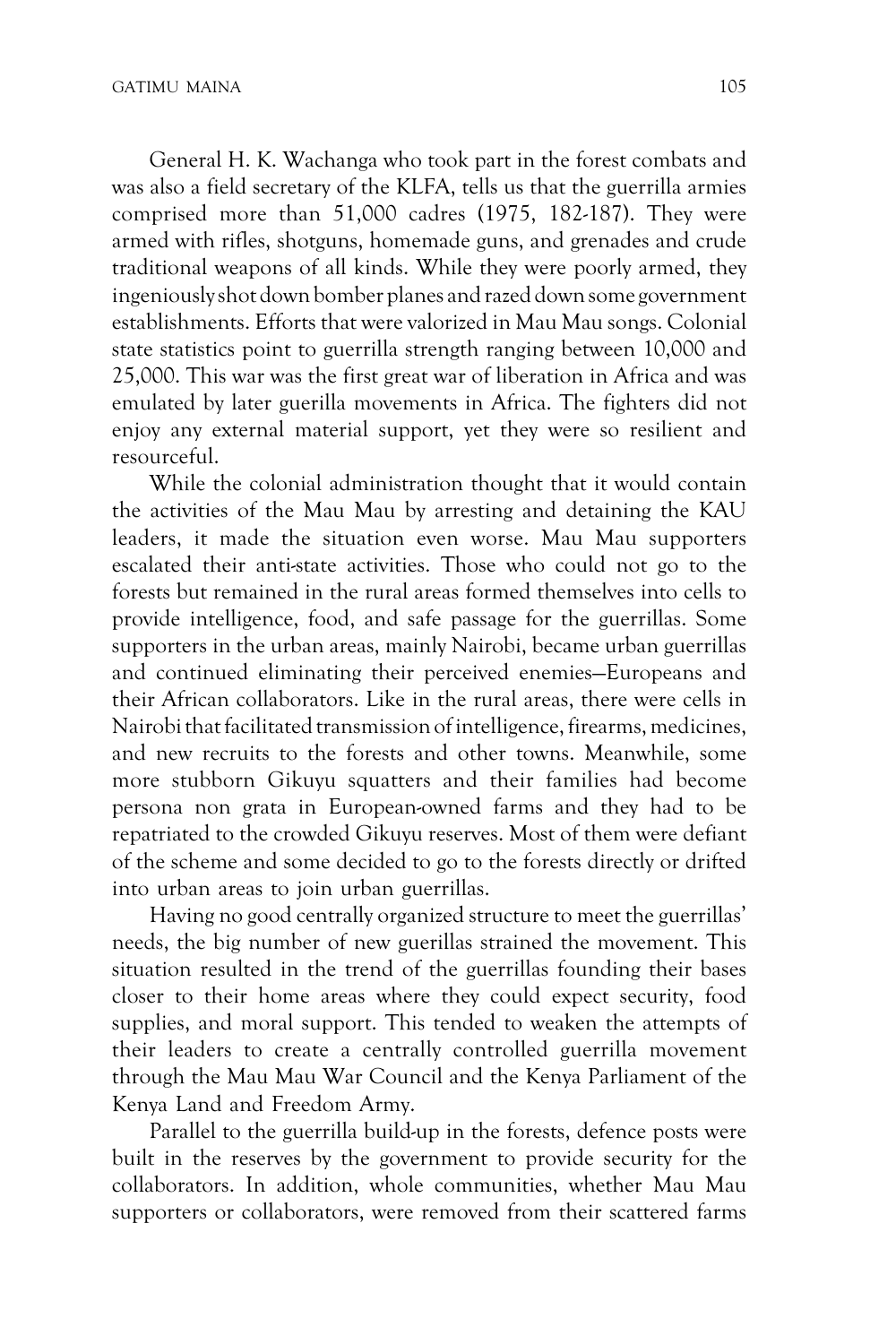and forced to build new concentration villages where collaborators could be easily protected and where perceived Mau Mau supporters' movements could be monitored. This move was aimed at cutting off the Mau Mau passive wing from any contact with the guerrillas. The perceived adult Mau Mau supporters were forced to provide unpaid labour for public works. Such activities could take ten hours a day and the Mau Mau had barely two hours in a day to tend their needs. Hunger, malnutrition, disease and school dropout among Mau Mau families were a scourge. While the Mau Mau in the reserves were being punished, the armed forces were besieging the forests from the ground and the air. This conventional approach was not effective enough because the guerrillas had ingeniously developed survival tactics. They continued attacking the colonial forces heavily until 1956. From this date the guerillas were on the defensive and being not quite centrally commanded, the forest forces could not be forced to surrender all at once. Only individuals surrendered. This prolonged the struggle to 1965.

To weaken the main base of Mau Mau support in Nairobi, the colonial government mounted Operation Anvil in 1954 to arrest, screen, and detain suspected Mau Mau supporters. Because of the operation, there were additional 17,000 convicts and 50,000 detainees in prison (Rosberg and Nottingham 1966, 335). However, detaining and jailing so many people within a short time had its problems. The detention camps, which had been hastily built, were forced to accommodate more than the acceptable number of inmates. The government found itself confronted by diseases, deaths, and even rebellion by the inmates.

#### THE KLFA CHARTER OF 1953

The only known communication between Mau Mau and the outside world was the KLFA Charter of 1953, which attempted to explain the political position and programme of the movement. The Charter was sent to the British government. Copies were circulated to some foreign governments, such as Indian, Egyptian, French, American, and Russian. Pan-Africanists such as Kwame Nkurumah of Ghana, George Padmore and W.E. B. Dubois were also sent copies. To whip public support in Britain, a copy was sent to Fenner Brockway, who was a sympathiser of the Mau Mau cause (Kinyatti 1992, 16-17). The thrust of the Charter was self-government for Kenya. The major corollaries were an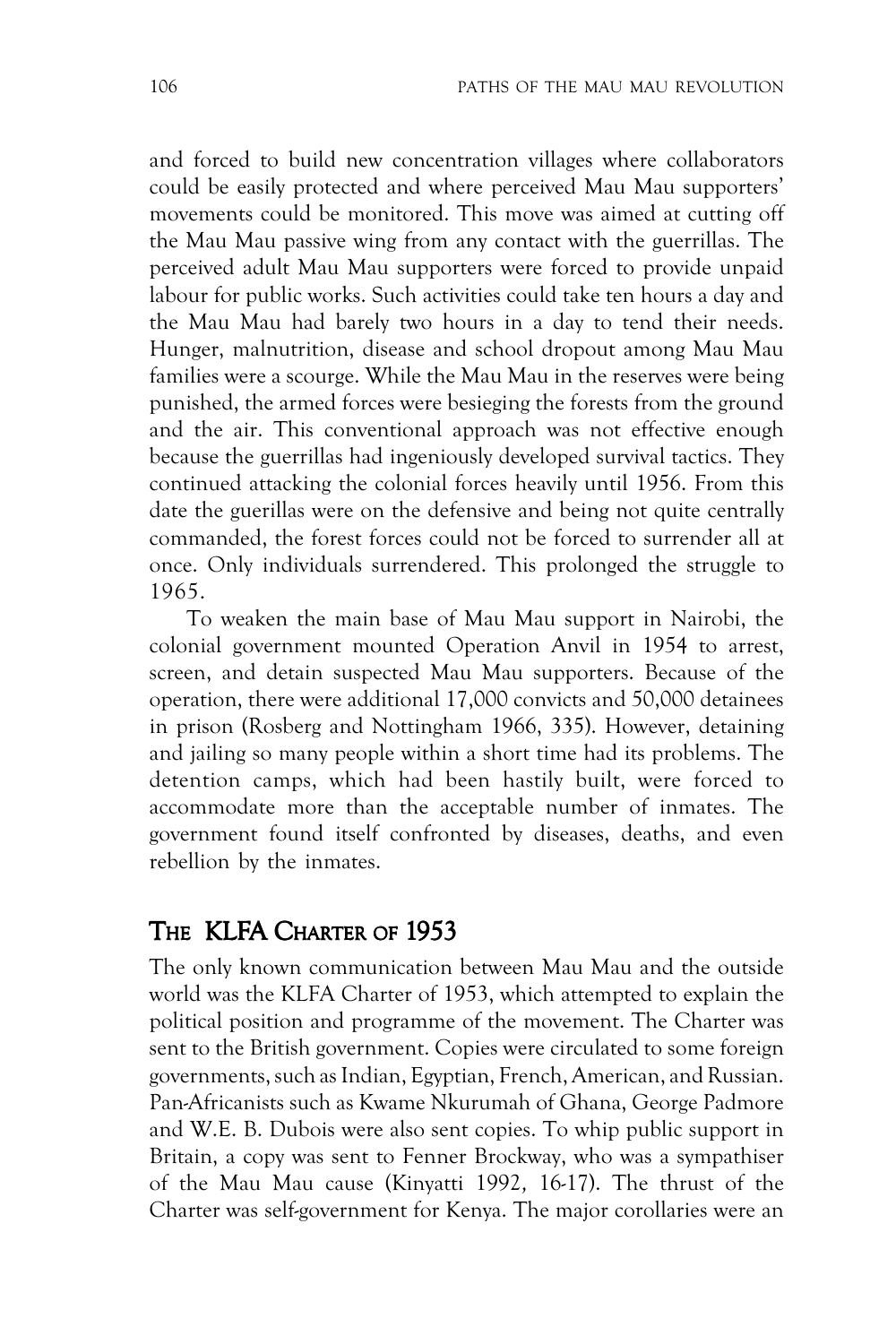African judiciary based on African laws, African control of the economy and the withdrawal of British armed forces from Kenya. The distribution of the charter to foreign governments and personalities was also a big attempt at foreign policy.

The launching of the KLFA Charter, coupled with the sustained armed struggle and the eventual creation of the Kenya Parliament in the forests on February 5, 1954 was in effect a unilateral declaration of independence for Kenya by the KLFA. This should be considered as the independence date of Kenya as the Mau Mau had total control of the forest areas and some reserves in Central Kenya. This was a bold and determined step. It is a pointer to how the Mau Mau perceived themselves and their national role in redeeming Kenya.

#### THE DECOLONISATION PROCESS, 1954-1963

By 1954, the colonial state had come to grips with the real situation created by the Mau Mau war. Immediate reforms towards independence became urgent. The government started implementing the Swynnerton Plan to improve agriculture in the Central Kenya reserves. Those who had been loyal to the state were allowed to grow cash crops. The Leyttelton Constitution of 1954 allowed a multiracial government, though with a European majority and a minority nominated African representatives (Rosberg and Nottingham 1966, 311-314). The Lennox-Boyd Constitution of 1957 allowed African representatives to be elected to the Legislative Council. In 1959, these representatives demanded a constitutional conference and it was granted (Rosberg and Nottingham 1966, 316–318). This led to the independence constitutional conferences between 1960 and 1963, which led to the negotiated independence of 1963. In 1960, these African representatives formed the Kenya African National Union (KANU) and the Kenya African Democratic Union (KADU), which were countrywide African political parties. The KANU became the successor of the KAU of 1945-1953.

Those Africans who were taken on board in the Leyttelton Plan were collaborators represented by people like Musa Amalemba, while the major African figures that took part in the constitutional conferences, except Jaramogi Oginga Odinga, were literate moderate nationalists like Jomo Kenyatta, James Gichuru, Dr. Gikonyo Kiano, Tom Mboya, Taiita Arap Toweett, Ronald Ngala, Moinga Chokwe, and Ole Tipis, among others. The major settler representatives were Group Captain Briggs, Michael Blundel and Bruce Mackenzie.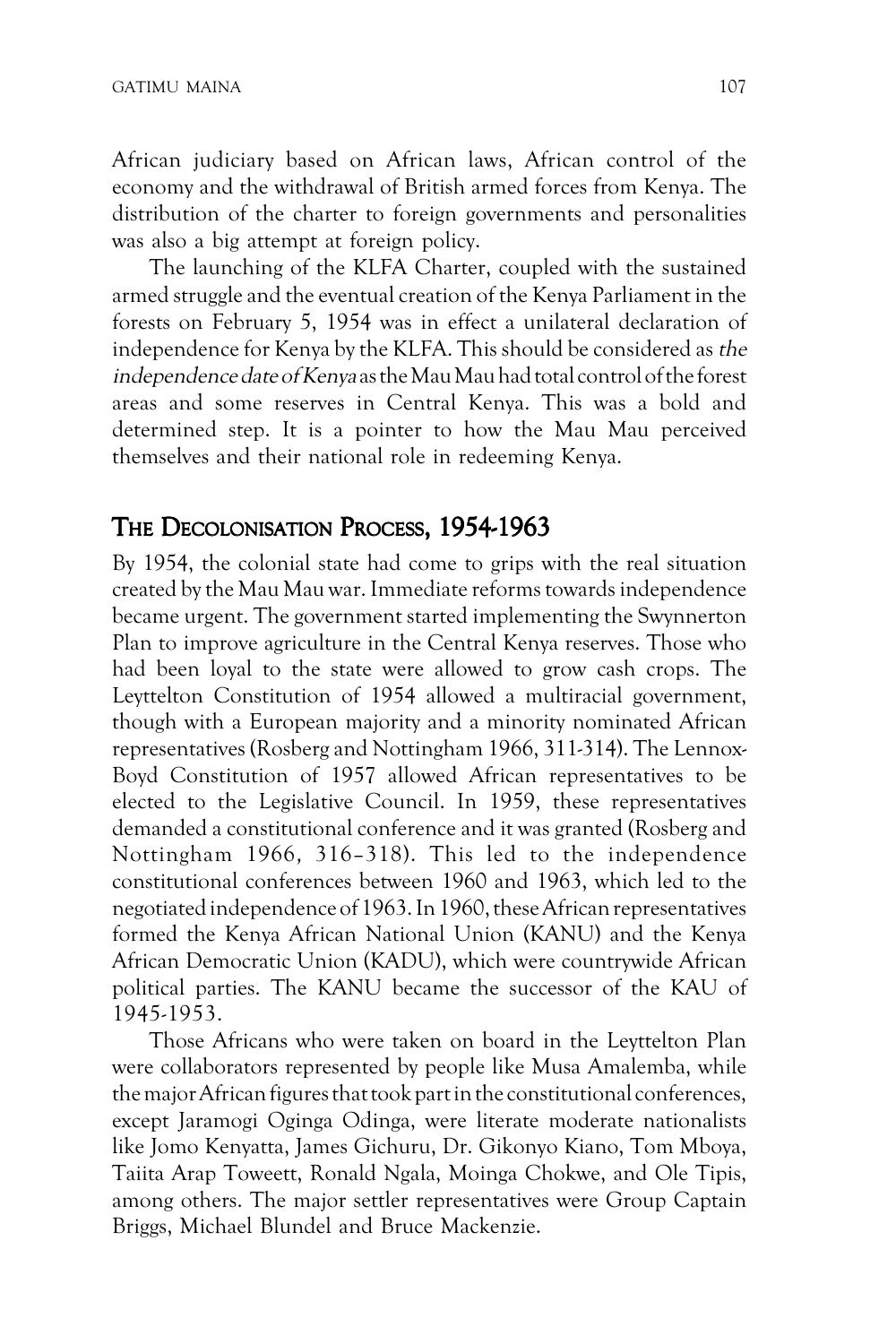Britain negotiated from a position of strength and because British citizens and corporations had invested heavily in Kenya, Britain adamantly stated that such investments had to be secured in independent Kenya and in the context of international conventions. In this context, the collaborators and the moderates had to be strengthened with a view to making them political and economic proxies of neocolonialism.

With his release, Kenyatta had been certified moderate by the colonial state. He was seen as a leverage between the extreme nationalist forces personified by Odinga, John M. Kariuki and Bildad Kaggia. Oginga himself was not a Mau Mau but espoused Mau Mau's undiluted cause of land and freedom. However, the moderate negotiators never fought for the Mau Mau leaders to take part in the constitutional conferences. The all-important Mau Mau constituency was sidelined at this epoch-making phase of Kenya's history. Reaction took root and by the time the negotiations started, the colonial government had already effectively put in place a programme of promoting loyal African middle class through cash crop agriculture. The White Highlands were opened up in 1959 to the collaborators and the moderates who could raise some risk capital. In addition, they were given soft loans underwritten by the World Bank and Britain to buy out the white settlers. Some collaborators and their children were trained in public administration. All this time the Mau Mau were either in the forests, detention camps, jails or in the reserves under surveillance. However, even with the full knowledge of Mau Mau's role in forcing drastic changes in Kenya, the moderates and the collaborators, like the colonial state, chose to relegate them to their shadows. By the time they were demobilised in 1963, land and freedom had been handed over to the moderates and the collaborators. That is why some Mt. Kenya guerrillas demanded that "before they called off the armed struggle, the KANU government must dismantle the colonial military machinery and its political machinery without conditions or compromises, and recognize the guerrilla army as a national army. But when the Kenyatta government rejected these fundamental demands—including the all-important issues of land redistribution and war reparations—the negotiations broke down and the guerrillas returned to the forests to continue with armed struggle until their demands were met (Kinyatti 1992, 50). After independence the Mau Mau were advised by Kenyatta's government to form cooperative societies to buy "marginal" lands in the White Highlands.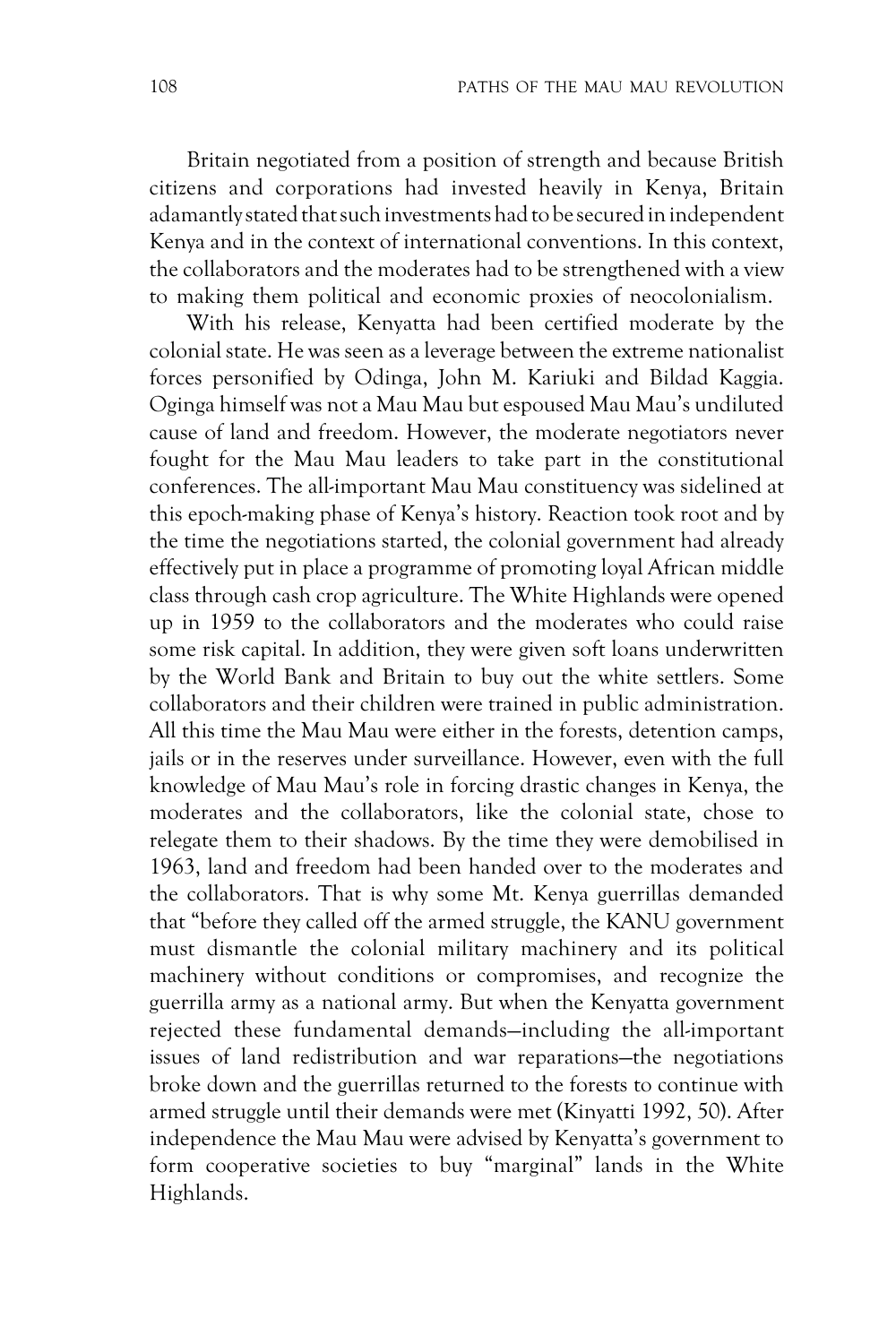During the process of constitutional making and after independence, the only prominent persons who raised the question on the fate of the Mau Mau were Jaramogi Oginga Odinga, J.M. Kariuki and Bildad Kaggia. For this, Odinga's entry in the transitional government was initially refused by Britain, but even after joining Kenyatta's independent government, he and Kaggia were removed from the government for their solidarity with the Mau Mau. Kenyatta continued condemning the Mau Mau movement. J.M. Kariuki was later assassinated. An unaudited letter to the editor of the Daily Nation April 8, 1986 cites a statement by General Tanganyika during his trial and eventual execution in 1955. He told the white trial judge that:

After you have killed me, where I go if I find you ruling my country [unjustly] [sic], I will go to the forest and start fighting you again.

A statement like this shows the depth of perception with which the Mau Mau regarded injustice, whether from a colonial power or fellow African rulers. General Bamuingi (People's General), who was the chief negotiator for the guerrillas between 1963 and 1965, understood clearly that the independence that had come to Kenya fundamentally benefited the "barren" of the land (collaborators and moderates). The moderate Kenyans who had been on the sidelines and the collaborators who had been fighting the Mau Mau had stepped in to claim victory and that was why he and his KLFA guerrillas returned to the forests. However, unfortunately for him, some guerrillas had laid down their arms because Kenyatta's government had convinced them that "independence has been achieved." Bamuingi and his guerrillas were routed in 1965.

General Bamuingi and [General] Chui were killed on the battlefield. Their bodies were paraded in Meru Township for three days [as the last chiefs of the Mau Mau terrorists]. (Kinyatti 1992, 50-51)

Bamuingi, like other guerrillas, had sacrificed much to win solid independence for Kenya but such treatment for a freedom hero reveals the character of the national psyche. The relegation of the Mau Mau to their shadows actually and symbolically killed the glory of Kenya's struggle for liberation. History will not absolve Kenyatta's republic that usurped and betrayed the revolution and its heroes.

James Connoly of the Irish Citizens Army told his liberation forces in 1916 that:

If we win we will be great heroes, but if we lose we'll be the greatest scoundrels the country ever produced. In the event of victory, hold on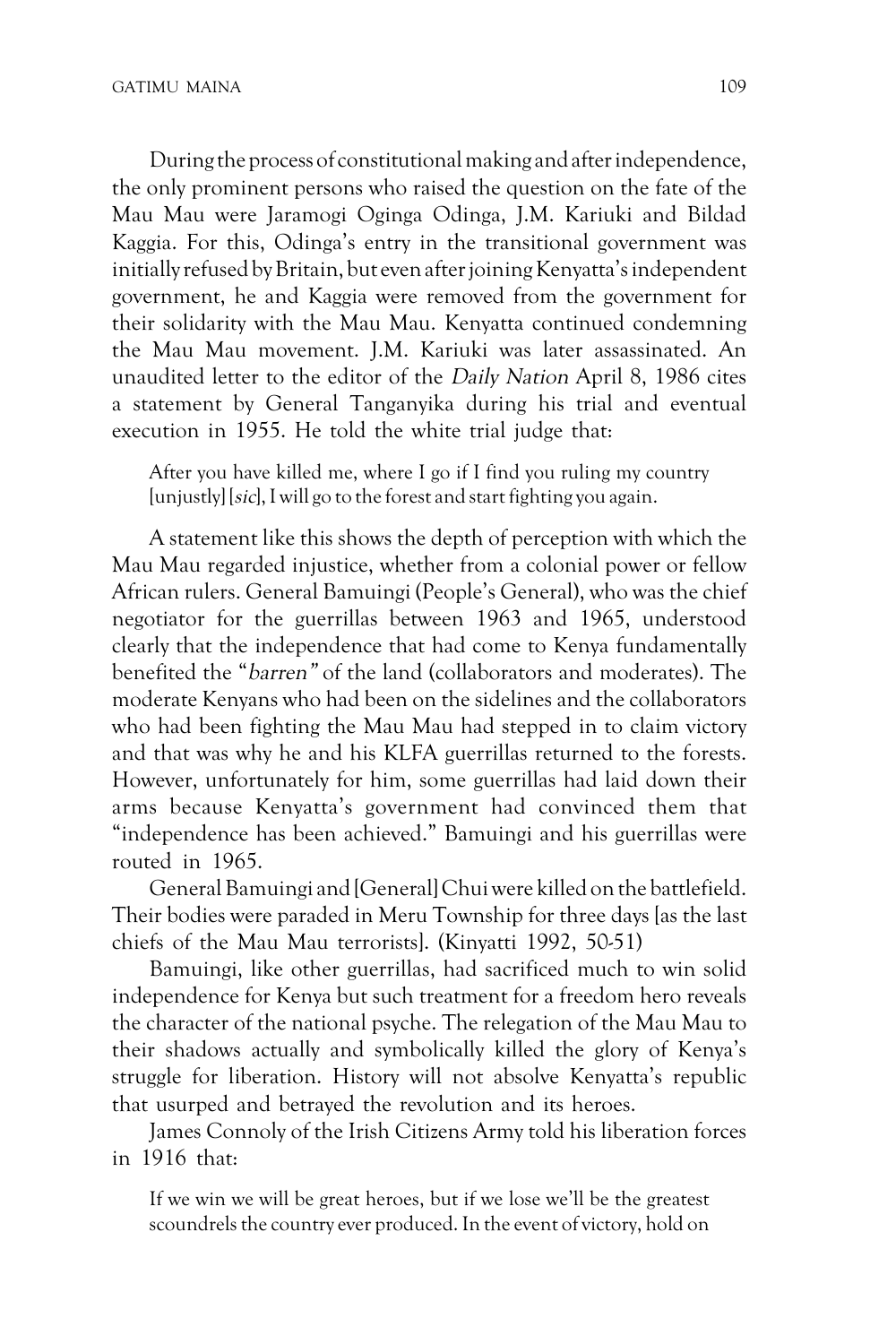your rifles, as those with whom we are fighting may stop before our goal is reached. And there will be others from the sidelines, including our enemies, who will rush in to claim victory. We are all out for economic as well as political liberty. (Quoted in Fredi 1989, 221).

Connolly clearly understood the intrigues besetting a liberation movement. The situation, squarely applied to the Mau Mau movement about fifty years later. While the Mau Mau won the war of independence, they were shoved off and disinherited by the moderates and the collaborators. They were treated as scoundrels simply because independence did not fall into their hands.

#### **CONCLUSION**

The Kenya Africans, especially the Gikuyu of Central Kenya, who started showing political consciousness during the earlier days of invasion, never welcomed the establishment of the colonial administration in Kenya. This was mainly because the colonisation patterns took the form of land alienation for white settlers. Land alienation created direct conflict between the Gikuyu and the colonial state because the former were agriculturalists and were seeking to expand into the Maasai territory at the onset of the colonialism. The alienation of the lands created a lot of pressure among them and they had to seek livelihood involuntarily outside their traditional territory. This resulted in the squatter system on the white settlers' farms and the urban proletariat. The squatters worked under oppressive native labour ordinances. This led to their frustrations and their eventual militarisation.

The Olenguruone settlers had expected to own the plots they held on a freehold basis. However, this did not materialize as the government wanted controlled use of the settlement scheme to demonstrate how agricultural productivity could be improved in small holdings. The settlers resisted and eventually became Mau Mau supporters. The urban proletariat worked under difficult conditions and experienced colour bar. They were the first to mobilise into political parties in Nairobi and eventually evolved into a militant labour movement. The intransigence of the colonial state underestimated the depth of African frustrations. The frustrations crystallised into disillusionment with petitional politics. This led to the growth of the Mau Mau movement.

The Mau Mau movement won Kenya's war of liberation but were never able to gain the independence they deserved. They were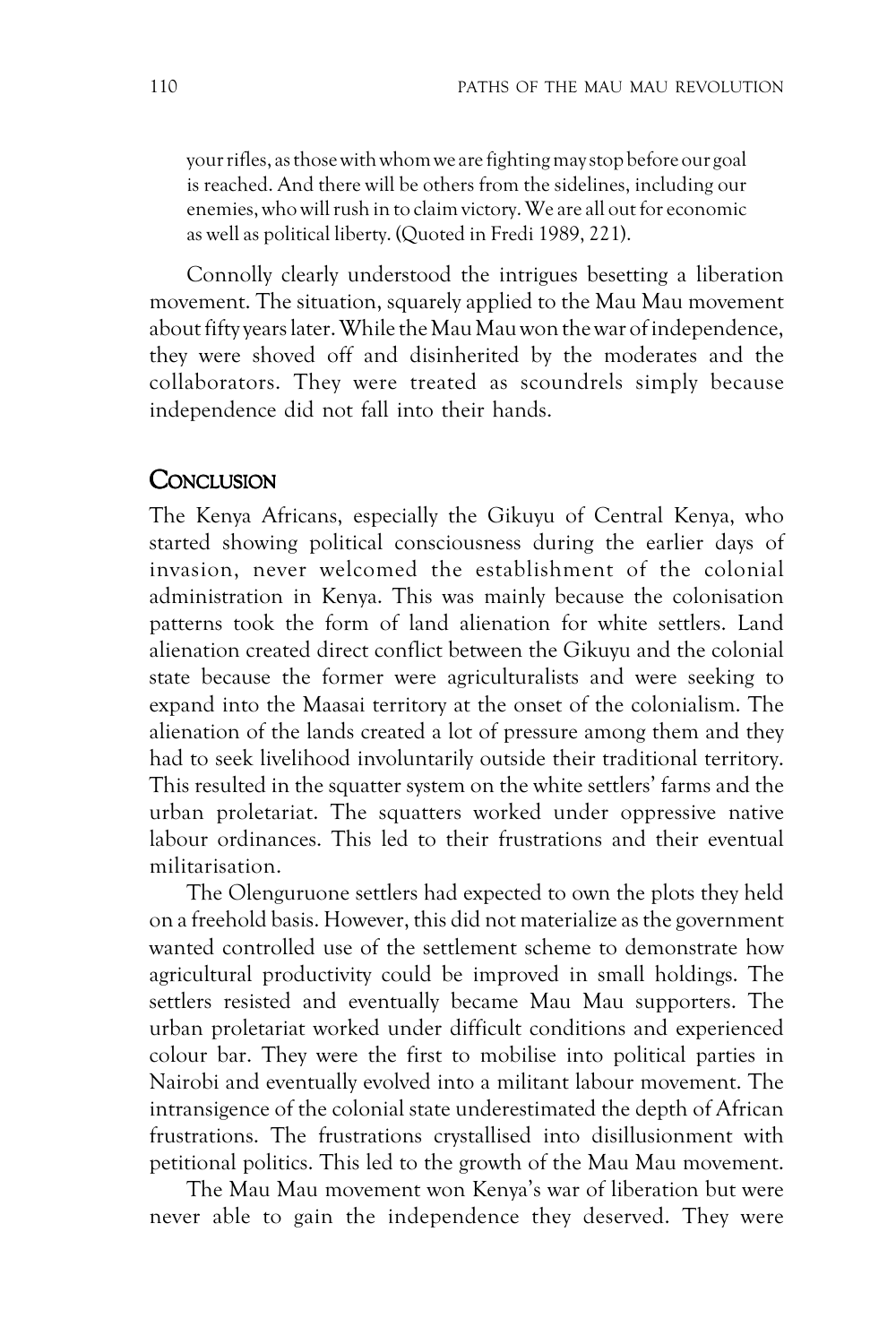marginalised in independent Kenya. The process of marginalization occurred between 1954 and 1963 when the colonial state started creating a loyalist middle class consisting of collaborators and moderates who were allowed to go into commercial agriculture and elective politics. At the same time, some of them were coopted into administrative posts in the colonial state to prepare them to manage independent Kenya. The Mau Mau was not allowed to take part in any of these programmes. In 1960, when these moderates and collaborators took part in drafting the constitution for an independent Kenya they totally ignored the role of the Mau Mau movement in bringing about independence. Mau Mau's views about independence and the future of Kenya were never sought. The collaborators and the moderates negotiated independence that secured British interests. Some examples are Kenya's independent government accepting to buy back from the settlers the alienated lands, instead of developments thereon; and paying pensions to the white civil servants who were to remain in the transition government. To enable Kenya to buy back these lands, Britain and the World Bank gave Kenya long-term loans. These loans were in turn advanced to the new middle class to buy large white settlers' farms. As the Mau Mau supporters could not even raise risk capital, they did not benefit from the official land acquisition programme. Some of them became squatters on these newly acquired large African farms while others drifted into urban areas where employment is not easily available.

The Mau Mau revolutionaries had brought glory and victory to the country but were sidelined when it came to enjoying the fruits of independence. Today, forty years after independence, they and their children languish in poverty. What history will absolve those who took over from the colonial state after sidelining the real heroes of independence?

#### **REFERENCES**

- Bogonko, Sorobea. 1980. Kenya, 1945-1963: A study in African national movements. Nairobi: Kenya Literature Bureau.
- Davidson, Basil. 1987. African in modern history. Middlesex: Penguin Books.
- Fredi, Frank. 1989. The Mau Mau war in perspective. Nairobi: Heinneman Kenya Ltd.
- Gikoyo, Gucu. 1979. We fought for freedom: Tulipigania uhuru. Nairobi: East African Publishing House.
- Kaggia, Bildad. 1975. Root of freedom 1921-1963: Autobiography of Bildad Kaggia. Nairobi: East African Publishing House.